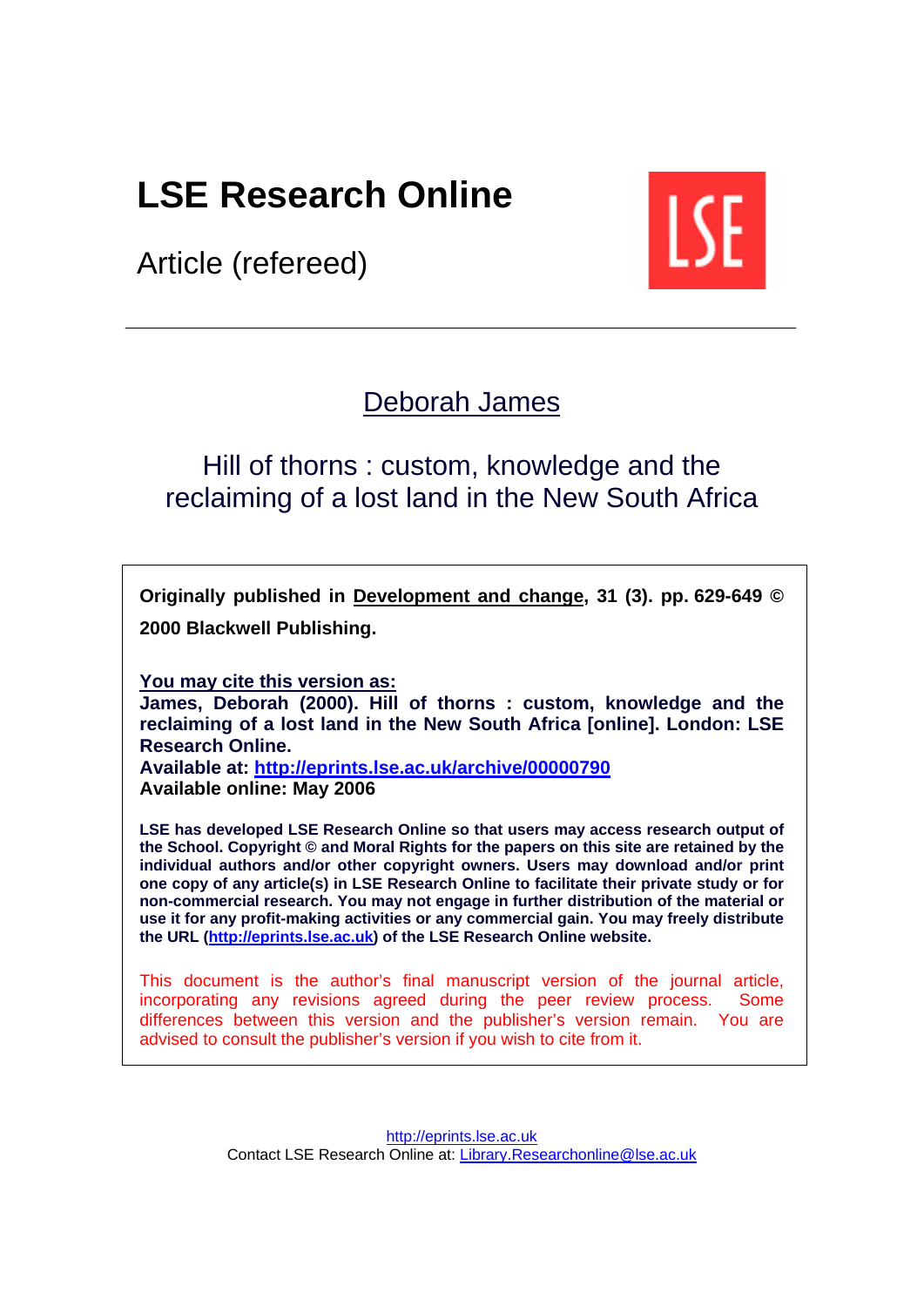**Hill of thorns: custom, knowledge and the reclaiming of a lost land in the New South Africa[1](#page-25-0)**

> Deborah James Dept of Anthropology LSE

*Development and Change* 31(3), 2000: 629-49

#### **1 Introduction**

The "knowledge" of the title is a much-used, perhaps over-used word. In recent writings it appears in a number of divergent forms, of which two in particular concern me here: that used in mainstream anthropology, and in development anthropology, where it comes qualified by adjectives like "indigenous", "rural" and "people's". It has been pointed out how little the insights of the former have penetrated the latter. Knowledge, in much development literature, refers to an awareness of techniques - say about farming - which are presumed to be underpinned by a coherent package of belief and cosmology. These writings, as Scoones and Thompson point out, ignore the piecemeal and performative nature of knowledge, they also ignore or naively underestimate the relationship between knowledge and power (1994). NGOs, like the one I will discuss below, often seek to uncover community knowledge through techniques of participatory research. The aim of these is to penetrate to the heart of people's concepts about residence patterns, or land use. But in the process, such researchers attempt to circumvent - or perhaps even fail to recognise altogether - the normal controls exercised by brokers and other power-mongers in rural hierarchies.

Partly dovetailing with Scoones and Thompson's critique is a body of writing which, far from assuming the existence of a pristine body of knowledge which developers can access, takes the opposite view - that indigenous people's ideas and practices have been irreversibly altered by processes of colonial domination. Looking at development in particular, one of the most articulate exponents of this view is Escobar (1991, 1995). He sees development as a hegemonic discourse, as yet another stage in the domination of the First by the Third World. Even those forms of research and practice which aim to tap into local knowledge and practice are defined by reference to their provenance from a dominated position within this totalising discourse. Such a position overlooks two things. First, it underestimates the importance of differentiating power relationships within local populations (the targets of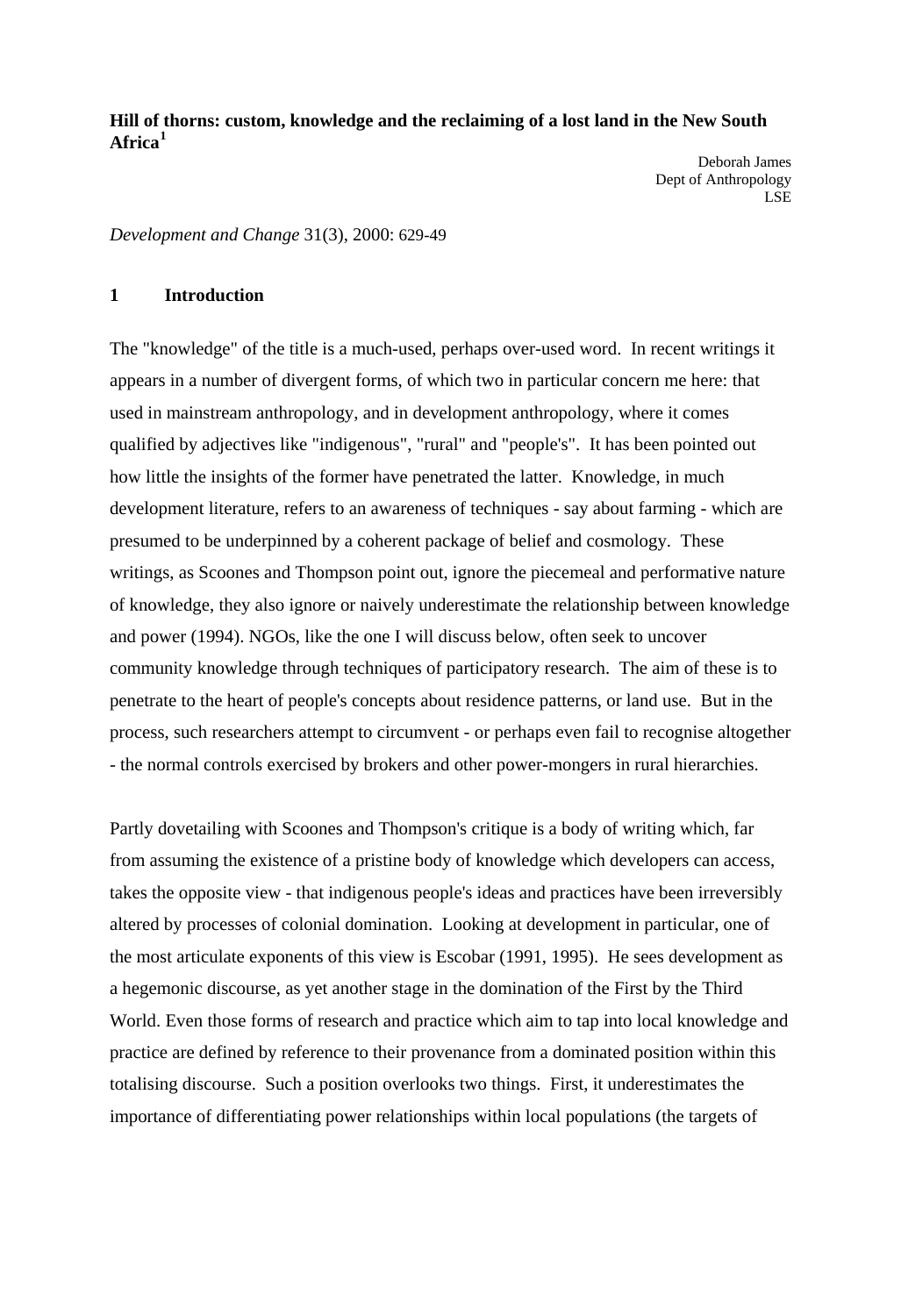development), and thus tends to reinforce simplistic and populist ideas of the people, the community, and the like. Second, it fails to recognise that development discourse - meaning both talk and practice- can, as I will demonstrate below, be the product of an interaction between these communities and those developing them, rather than being wholly imposed by the latter. This second aspect is one which is highlighted by Scoones and Thompson. All knowledge – or discourse as Escobar would have it - results from processes of negotiation, even contestation, in a series of power struggles which, although unequal, do not necessarily have predetermined outcomes.

#### **2 Hill of thorns**

The "hill of thorns" in the paper's title is an English translation of *Doornkop*, one of the most frequently-used Afrikaans farm names in South Africa. While the particular *Doornkop* of the title is merely one among several hundred farms of the same name in the country, to its owners the farm is unique and irreplicable. It is the farm which their great-grandparents bought in 1920 from one Klaas Joubert or, in the nickname which they gave him, *Ntumatlago*. They bought it "on the surface and below the ground" (*ka fase le ka godimo*), and they handed down to their descendants an emphatic injunction, memorized and repeated to me by virtually everyone I have spoken to on the subject, not to leave the place: "You must stay here, and your child, and your child's child ... as long as children are born, you will be staying here."  $2$ 

The urgency of the injunction was due, in the first place, to the fact that its utterers were descendants of former members of the Pedi polity who in the 1860s had fled from the domain of their chief, Sekhukhune, to live a new life as Christians. For some fifty years they had lived on the farm Botšhabelo (the place of refuge) in a community established under the tutelage of the Lutheran missionary Merensky (Delius 1983:158-180). Later, a sense that his protection had become something more like exploitation prompted some 280 of his followers to club together and buy their own farm, Doornkop, nearby. The impassioned plea for generational continuity by these people - known to their descendants simply as "buyers" (*bareki*) - affirmed their identity as independent Christian landowners. Amidst the flux of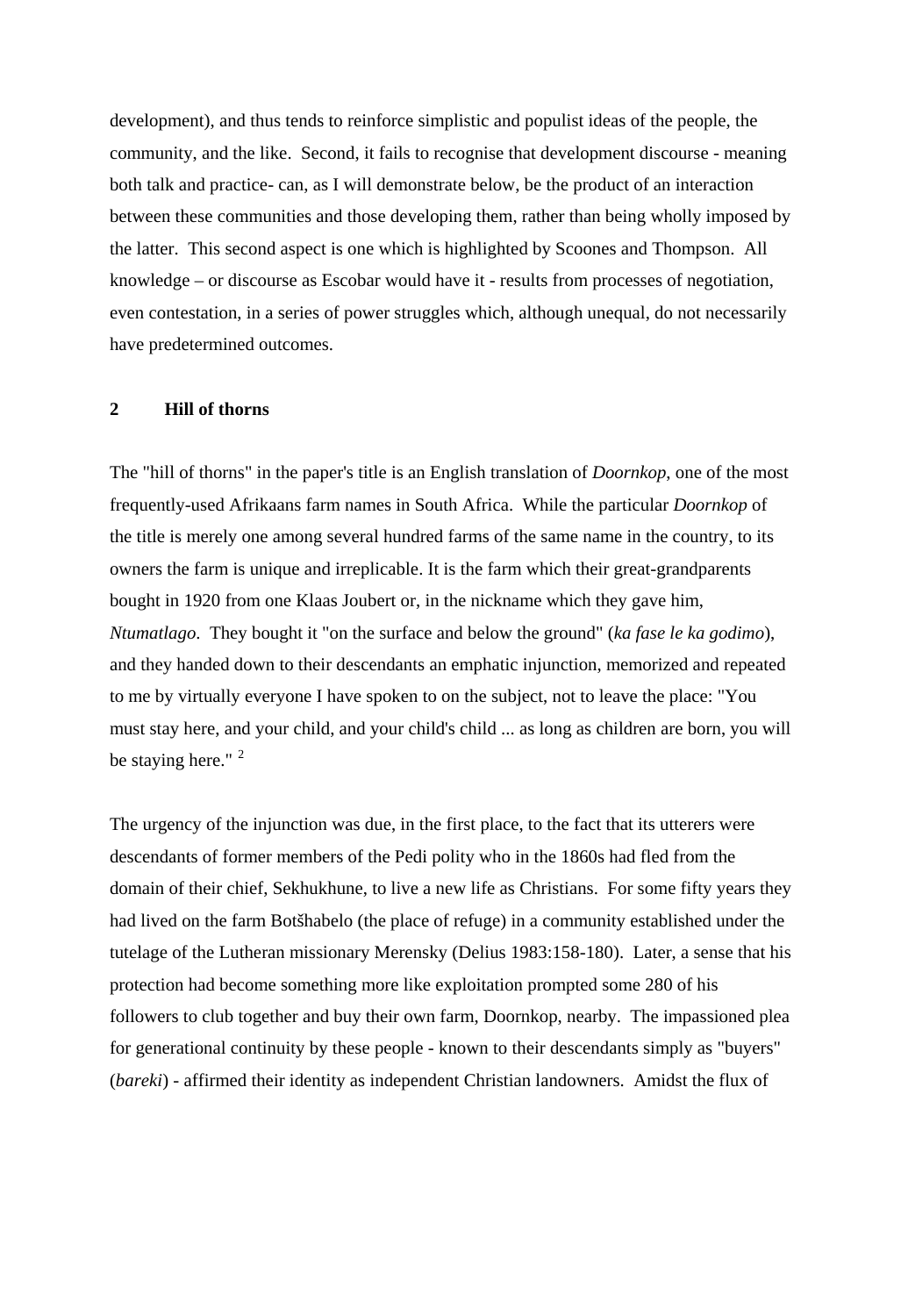landholding arrangements and political allegiances in the post-Boer War Transvaal, owning their own farm would have positioned them and their progeny with some security.

But a far greater urgency, and a somewhat different meaning, was to attach itself to the injunction after a much later event, which the buyers could perhaps not have foreseen. This was the forced removal of the farm's occupants in 1974, under apartheid policy. In the light of this event, the impassioned plea for all children of Doornkop to live on the farm for generations to come acquired a terrible poignancy: it appeared that none of them would be able to live there at all. But, with the words of their forebears still ringing in their ears, a small coterie of people mounted a campaign to get the land back. Their efforts, at first undertaken in isolation, were later to dovetail with those of an NGO, the Transvaal Rural Action Committee or TRAC, which had been established in 1983: primarily for the purpose of restoring such farms as Doornkop to their previous owners (*TRAC newsletter* No.1, 1983). Eventually, after the founding of the new Government of National Unity in 1994, the newlyformed statutory Commission on Restitution of Land Rights (referred to hereafter as the Restitution Commission) was established in 1995 to fulfil a similar purpose. But this did not happen quite in time to help the reclaiming of Doornkop. Shortly before the establishment of this commission, the former owners of the farm had won the right, through negotiations first with the dying apartheid regime and later with the new regime in the midst of its birth pangs, to reoccupy their land.

It is here that the story of this particular and unique farm merges with that of many other Doornkops, and indeed with that of various Rietfonteins, Boomplaases and Riemvasmaaks. Apartheid jargon had lumped them all together as "black spots" whose occupants were to be removed from a scatter of areas around the countryside and to be relocated in their ethnically-designated homelands. Media and other accounts written by critics at the time – including one by the present author - characterised the victims of these removals uniformly as "discarded" or "surplus people", stressing the impersonal and heartless way in which the removals had been carried out and the terrible conditions to be found in the "dumping grounds" to which they were taken by government trucks - mostly during the 1960s and early 1970s, when grand apartheid was at its most intense (Desmond 1971; James 1983; SPP 1983).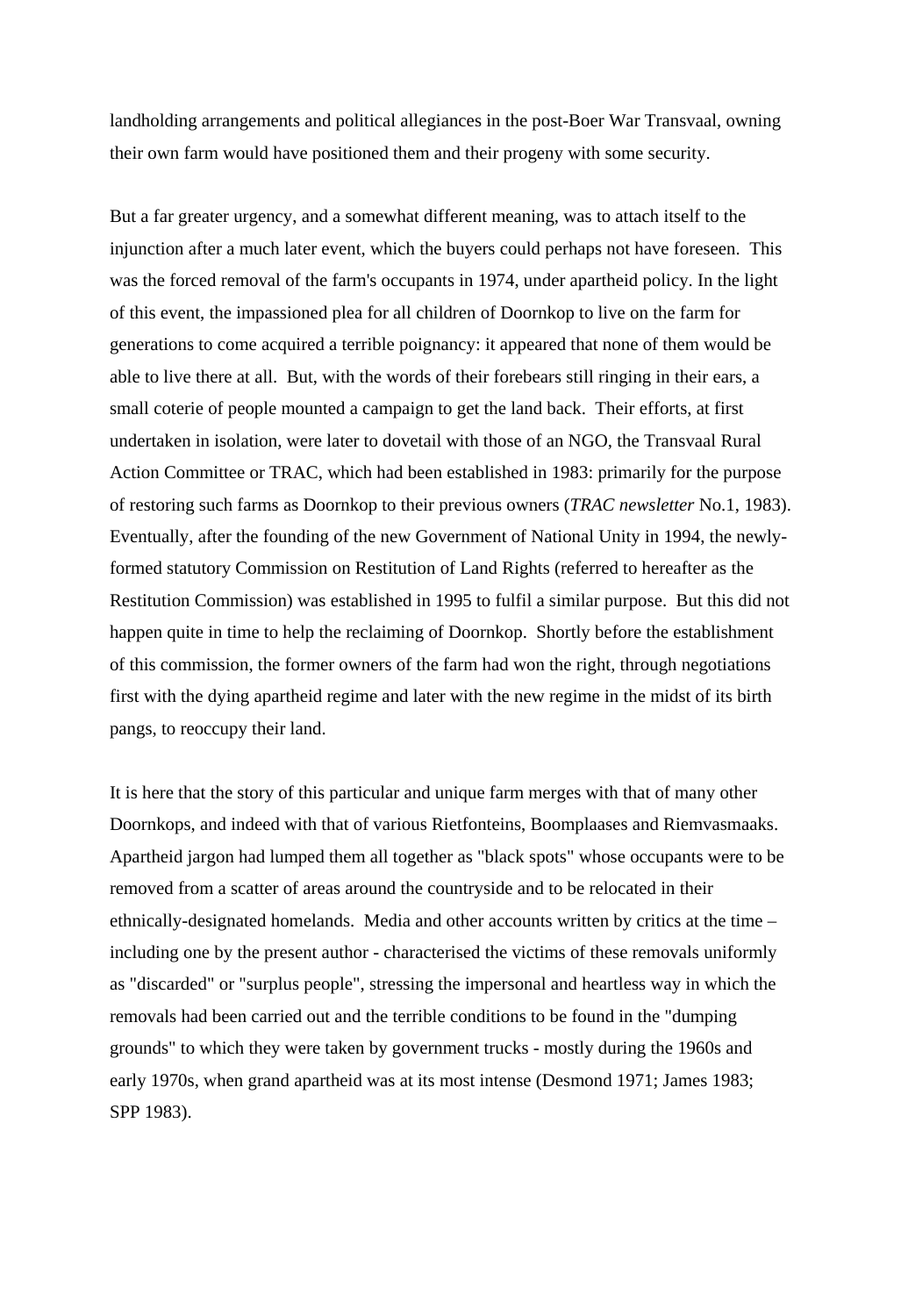Depicting this plight in perhaps more dignified terms were activists from several Transvaal farms who in 1991 had united with NGO help to form the Transvaal Land Restoration Committee (TLRC) – later to amalgamate with others as the Land Access Movement of South Africa (LAMoSA). The purpose of this grouping was to lobby and intensify pressure on the government. Their pronouncements characterised the situation in biblical terms, combining old-testament themes of exile and return to the promised land with new-testament expectations of almost millenial proportions. In a letter written to marshal support, one of this committee's members, the Reverend Phasha, explicitly connects the plight of the people of Doornkop and neighbouring farms with that of Moses' followers. It starts with a terse listing:

Exodus: 5.1 Author: Moses Place: M. Sinai Date: 1420 BC Theme: LET MY PEOPLE GO AND RE-OCCUPY THEIR LANDS

and continues with a heartfelt prayer " Lord … restore peace, as we are waiting for your kingdom and the restoration of our lands"<sup>[3](#page-25-1)</sup>

Finally, combining these themes of dispossession and biblical-type exile with potent imagery referring to the forebears buried on these farms, and with resounding calls for restitutive justice, were publications such as *TRAC Newsletter*, published by regional NGO TRAC (Transvaal Rural Action Committee), and *Land Update,* put out by the National Land Committee, the national NGO which was co-ordinating the efforts of the smaller, regional land NGOs.<sup>[4](#page-25-1)</sup> These told of displaced people's needs to leave the "barren" places, "the wilderness" or "foreign lands" (*Land Update*1994, No. 35:19-20) and to return to "ancestral land" or to "visit graves and reconnect with our ancestors" (*Land Update* 1994, No.32:11-2; No.34:10). The same story is told and retold many times over in these pages, with only a few details making one case slightly different from the last.

In subsequent years - in fact from around the time of the farm's reoccupation - the rhetoric of dispossession and struggle has given way to one in which the technicalities of development planning and land use have primacy. But some of the tone and the assumptions from the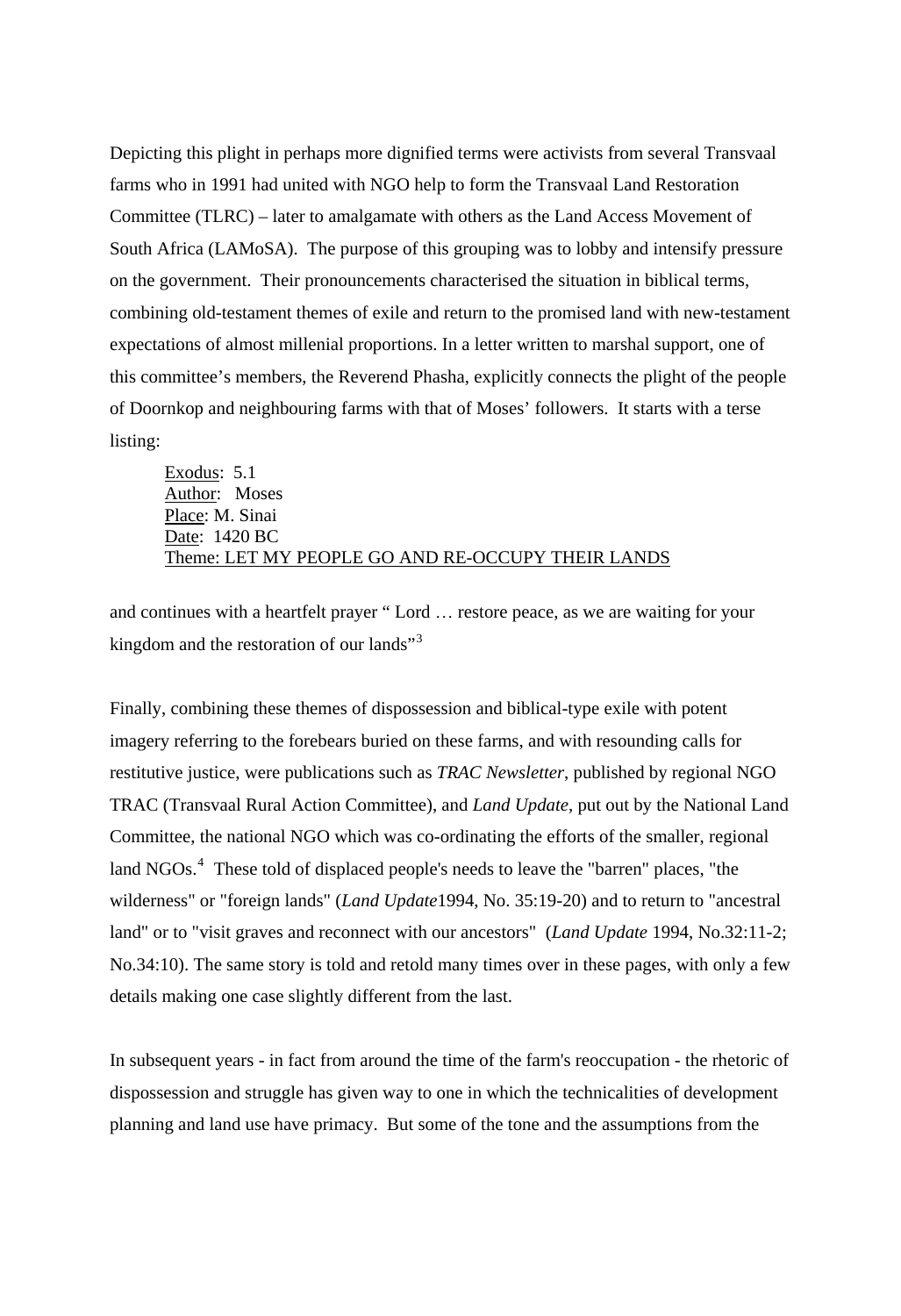earlier phase have found their way into the later planning-and-development oriented one. In particular, the outrage expressed in these various accounts, although justifiable, lent itself to a populist rendering of the story which simplified matters inordinately. A picture is presented of united groups of people whose only obstacles have been those posed from the outside. Not portrayed is a set of predicaments which has threatened, and several years down the line still threatens, to derail completely the reclaiming and further development of a farm like Doornkop, despite the fact that it has been officially given back to the descendants of its original owners. As Kosie Maserumule, a Soweto taxi-owner and driver who has not yet returned to live at Doornkop, said:

 I should have been the first to go there, but after I checked it out, I saw there was no water, no sewerage ... but I saw the Mpumalanga government, "promises, promises". They didn't even build a school there. But the government said, "We can't build a school until we find out how any children there will be". $5$ 

Eva Mankge, a pensioner who had returned to Doornkop in the very first wave of resettlement, added

 Development will only happen if there are people here, there will be no-one here to pay for water.<sup>[6](#page-25-1)</sup>

These statements point to a central paradox which has inhibited the reclaiming of Doornkop. Not all those who are entitled to return to the farm have done so, being reluctant to go back until the government provides basic services. The government is reluctant to proceed with providing basic services until it has some idea of how many people are likely to occupy the place. There is a further twist to the paradox as well. While those who are entitled to go back are hesitating to do so, a host of other people is clamouring to live on the farm. But the constitution drawn up by the original buyers in 1933 states that no-one "who is not a legal purchaser of the farm" (or a descendant) may "dwell or settle" there.<sup>[7](#page-25-1)</sup> Put simply, most of those who are entitled, don't want to come, those who want to come, are not entitled - so hardly anyone comes.

One can sense from this that the people of Doornkop, having been scattered, no longer - if ever they did - constitute a close-knit community. Community, nonetheless, is an idea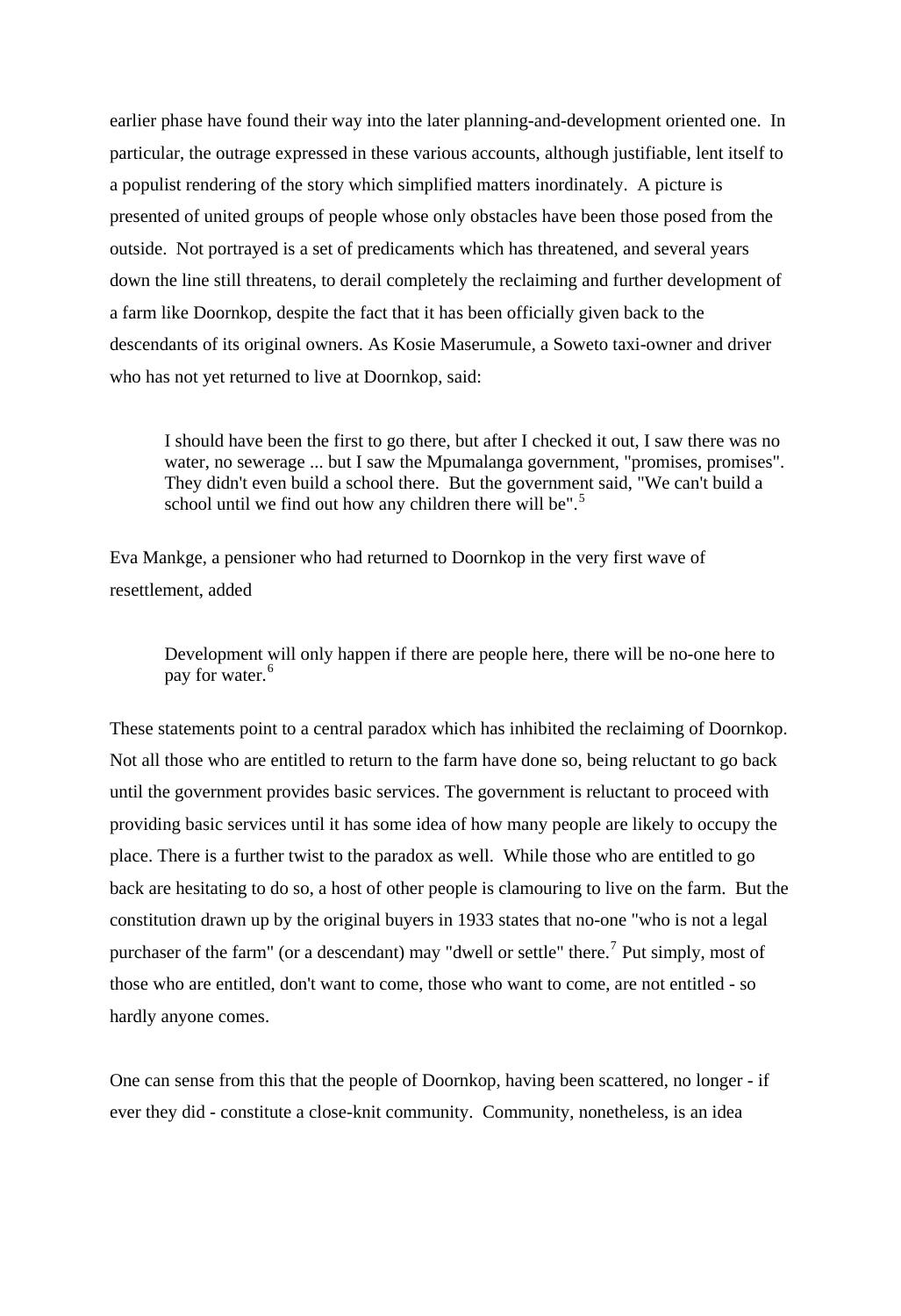endlessly invoked by the various "roleplayers", as they are called within the NGOs, who have worked to reclaim this and other similar farms. The idea of community serves as a vignette to introduce some of the complex ways in which these roleplayers' attitudes intersect.

In the eyes of Doornkop people themselves, the basis for seeing themselves as *setšhaba* (community) $\delta$  is also - and equally - a basis for distinguishing themselves incontrovertibly from those living round about who, in a broader and perhaps more radical programme of land reform, might be seen to have the right to lay claim to pieces of land.<sup>[9](#page-25-1)</sup> It is for them a concept which excludes as much as it incorporates. Prospective returnees must fill in an application form and submit it to the Land Allocation Committee, certain elderly female members of which are said to be able to identify anyone who has ever lived on the farm. For those who have worked in the land NGO TRAC, in contrast, the same concept has been taken to define an inclusive and egalitarian entity, as can be gleaned from the cover - and the contents - of a booklet they published about Doornkop and similar farms in 1992. The booklet's title, *Botho Sechabeng/A feeling of community*, is taken from an interview with dwellers on another farm who opposed the idea of individual freehold, as this would "undermine the unity of the area by undermining the feeling of community". The cover features a drawing of people with arms linked, and a photograph of women bringing in beer for a communal celebration.<sup>[10](#page-25-1)</sup>

It is true, of course, that the stressing of community is partly tactical. The human rights lawyer helping the regional land NGO on the case stressed the strategic necessity, based on her experience of similar cases, for all claimants to act in a concerted group and speak with one voice if they were to be seen by the government as a force to be reckoned with.<sup>[11](#page-25-1)</sup> Her plea, and subsequent self-reflection by the NGO, reflects the inescapable realization that people are more likely to unite, and that their united voices are more likely to be listened to, when there is something to struggle for than when the struggle has been won.

But her advice did not constitute a mere machiavellian tactic. The idea of community which underlies it is central to a vision of reform shared by many South African activists. This vision looks forward, beyond the immediate prospects of restitution, to a future of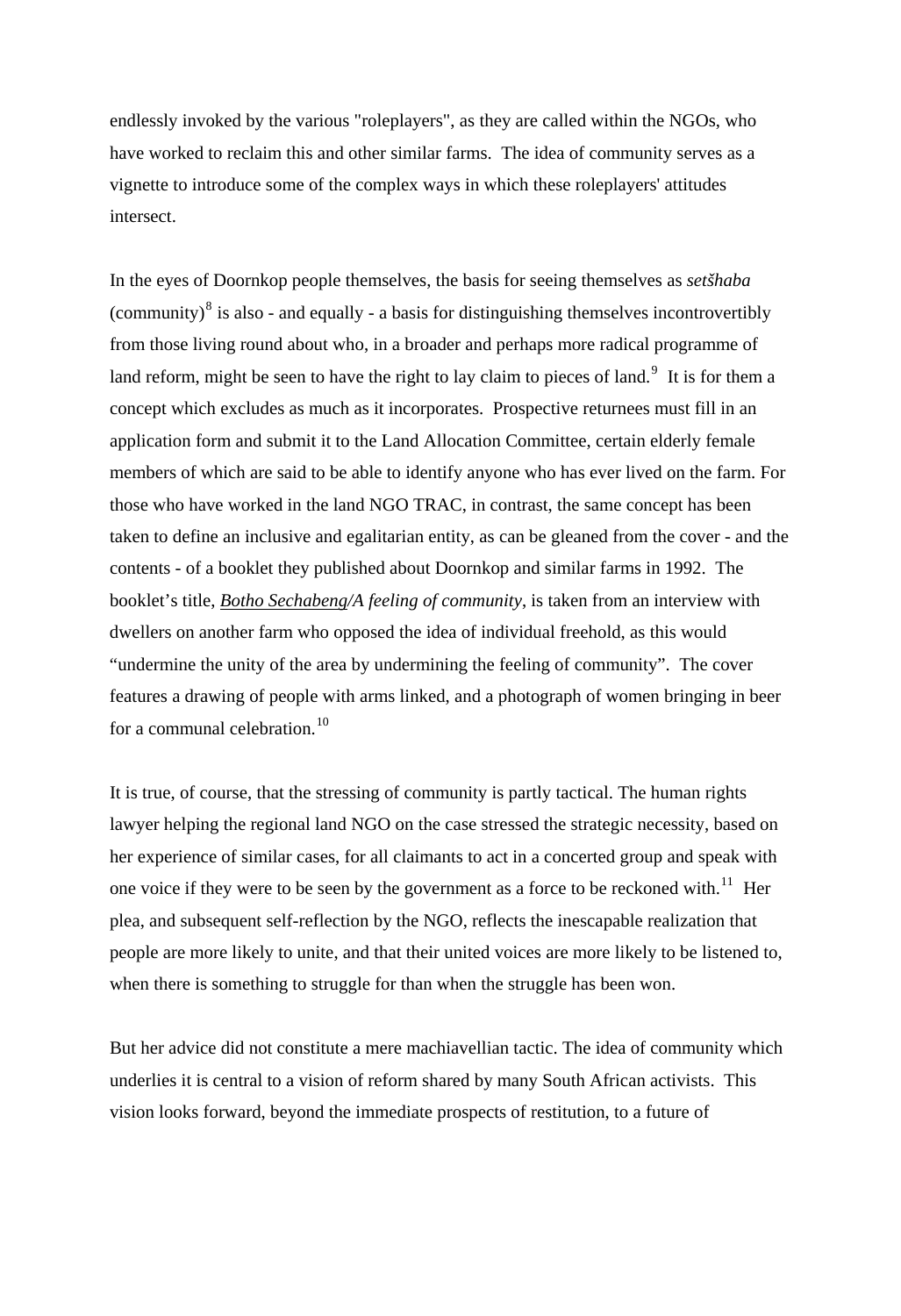development and progress, achieved within just and egalitarian social frameworks. Such a vision, with its idea of community, can be discerned for example in the Communal Properties Associations Act which was passed by Parliament in 1996 to facilitate the legitimate reclaiming of land formerly owned on a communal basis, as Doornkop was, and to prevent the misuse or hijacking of the land restitution process by particular power brokers or "big men".

This example demonstrates that the case of Doornkop is instructive both as a site of complex understandings about the meaning of custom and communal property, and as an example of proposed transformation in land ownership which highlights the conflicting needs of owners and tenants. The former (and now newly-restored) landowners have ideas and practices concerning community, property, land ownership and development which do dovetail in particular ways with those of NGOs, human rights activists and prospective developers. Indeed, knowledge and practice about these issues has in part been formed through a series of interactions and negotiations between these various actors (and also between the forebears and predecessors of these actors in earlier periods). But landowners' ideas also diverge in significant ways: not only from those of the activists and developers who have worked on their case, but also, internally, from those of other Doornkop people: as I have hinted, they are far from being a unified group. The injunction that buyers' children live on the farm as long as children are being born must, then, be understood in complex ways.

## **3 Custom, community and human rights**

The "custom" in the paper's title is a concept closely linked with that of community. It is evoked less by land claimants in the new South Africa than by the human rights lawyers and activists who have worked on their behalf. Drawing on "communal tenure" and on "customary law", they have proposed new models of land tenure in order to make the legally complex process of restoring and redistributing land more effective and, in their terms, more equitable. The idea of custom which serves as a basis for such models is one which balances individuality and communality. It depicts people's rights to continue using and occupying a piece of land into the future as being based on their having continually used and occupied it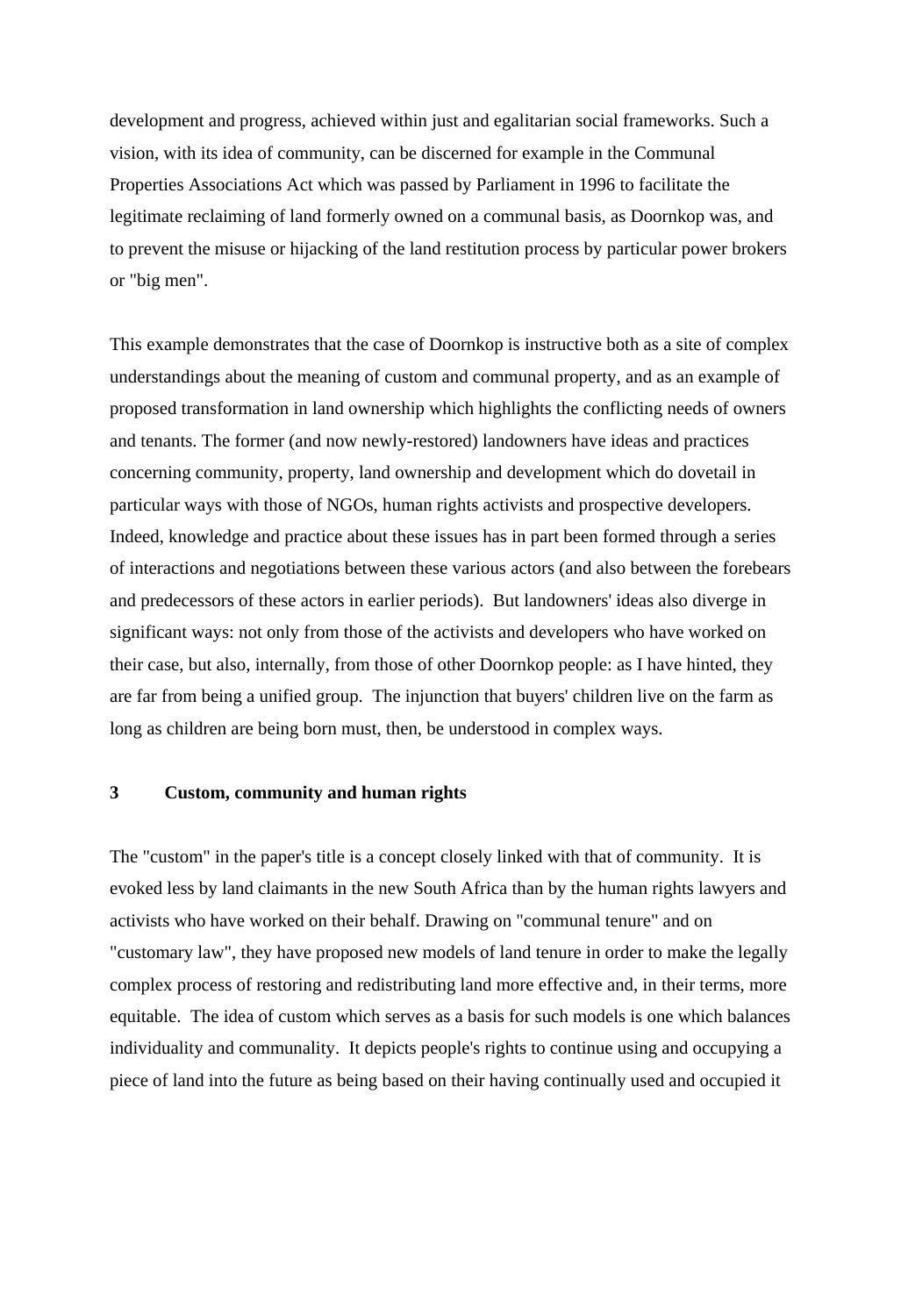in the past; and sees such rights, although heritable, as being inalienable without community agreement (Gilfillan nd:1, 23).

Central to this idea of custom is the figure of the chief, whose political position is seen both as having entitled him to administer and apportion land on behalf of his subjects and as having checked his doing so in ways which would not have met with their approval. The figure of the chief, however, has been eliminated from the working model devised by restitution officers for the effecting of land restoration. In part this is because of a wariness about imposters: people with royal pretensions who might attract a crowd of followers and lay an illicit claim to land. But it is also due to the increasingly autocratic behaviour of many chiefs during the colonial and apartheid period: behaviour which is fundamentally at variance with the anti-hierarchical ideology upon which the claims process has been built. The commission has gone so far as completely to disqualify any chief from laying claim to land on behalf of his subjects, allowing him rather to claim only as one individual among a group of equals. Those working on restitution wish at all costs to avoid having the land claims process hijacked by individual sectarian interests, big men, and power mongers.<sup>[12](#page-25-1)</sup>

Custom, as a basis for restoring land rights, thus combines the sociability of an African village existence with the egalitarianism of a socialist collective. But scholarly analysis has shown this image of custom to be, itself, the product of negotiation between dominant and dominated during the colonial and apartheid eras. According to Chanock, it developed through a reciprocal process: it was evoked by colonial governments, whose officials usually had a background in elementary ethnology and a smattering of Morgan and Maine, in their attempts to dispossess and/or confine communities, and to prevent the entrenching of individual ownership within them, and also by African chiefs and communities trying to defend themselves against further such land loss (1991). In the South African context, specifically, it was an interaction between the commands of native commissioners and other state officials involved in the planning of land use and its rationalisation (a process which began long before the apartheid era) and the struggles of African cultivators against these, which provided the basis for a populist rhetoric depicting the land as something communally owned which would be communally defended. This sense of a uniformly-experienced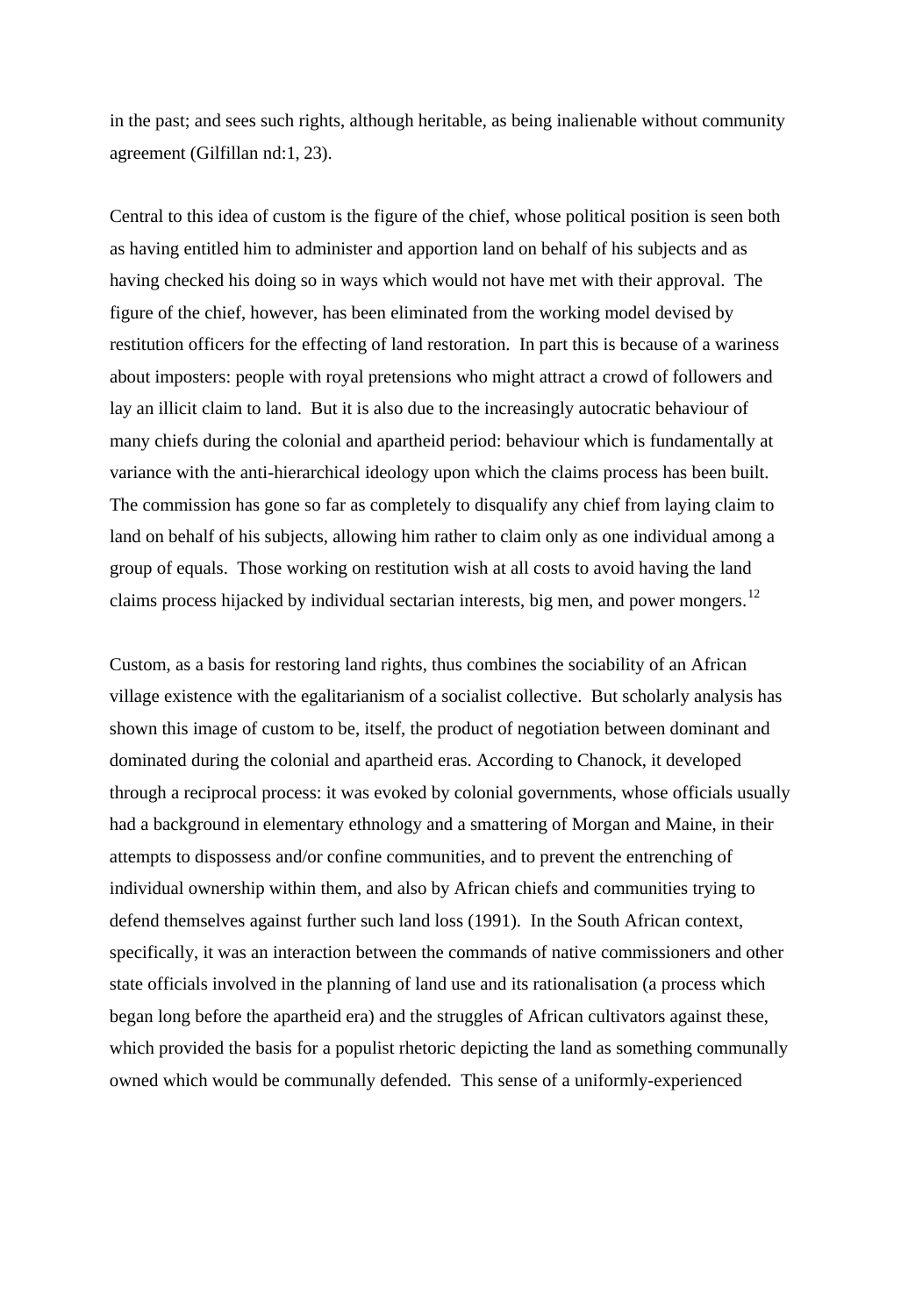injustice and a shared resistance against outside intervention veils the widely divergent interests and sharply differentiated historical experiences which underlie land claims.

#### **4 Owners and tenants**

There has, indeed, been a growing awareness among human rights lawyers and restitution officers that land restitution, of the type which occurred in the case of a formerly legally "owned" farm like Doornkop, is not necessarily reconcilable with - and may even work in the opposite direction to - the more equity-driven process of land redistribution. The latter process was designed to restore land to people, such as tenants, whose previous occupation of it was based on rights other than those of ownership. There has been a continual tension between the imperative to restore private property to its rightful owners (the impetus out of which the land NGOs were originally born), and the desire to alleviate the plight of the poorest people in the South African countryside, which would necessitate a more radical style of land reform. Arguing for the latter view, one human-rights lawyer, who later took up a position in the Deparment of Land Affairs in the new government, expressed the view that vested property rights should not be allowed to stand in the way of the radical reconstruction of South African society. Where such rights in a piece of land prove directly obstructive to the rights of former tenants who might have a claim to live there, he proposed that these should be overridden (and the tenants' rights shored up) by a constitutional prescription against homelessness which would be more far-reaching than any single property-owner's claim.[13](#page-25-1)

This tension has been present in the case of Doornkop. The farm experienced an influx, in the late 1960s, of Africans who had lived as labour tenants on surrounding white farms: many of them strongly marked, in ethnic terms, by their use of the language and culture known as siNdebele. A few Doornkop residents - about four or five in all - began allowing them to settle on sections of their own plots, in return for a monthly rental. Rather than being defined in ethnic terms, these tenants were known in Doornkop by reference to two other features. One was their residency status: they were *bahiri* (from the Afrikaans word *huur*, to hire: the word means "those who hire or rent"). The three or four people who let their land out to them were known, reciprocally, as *bahiriši* (literally "those who cause to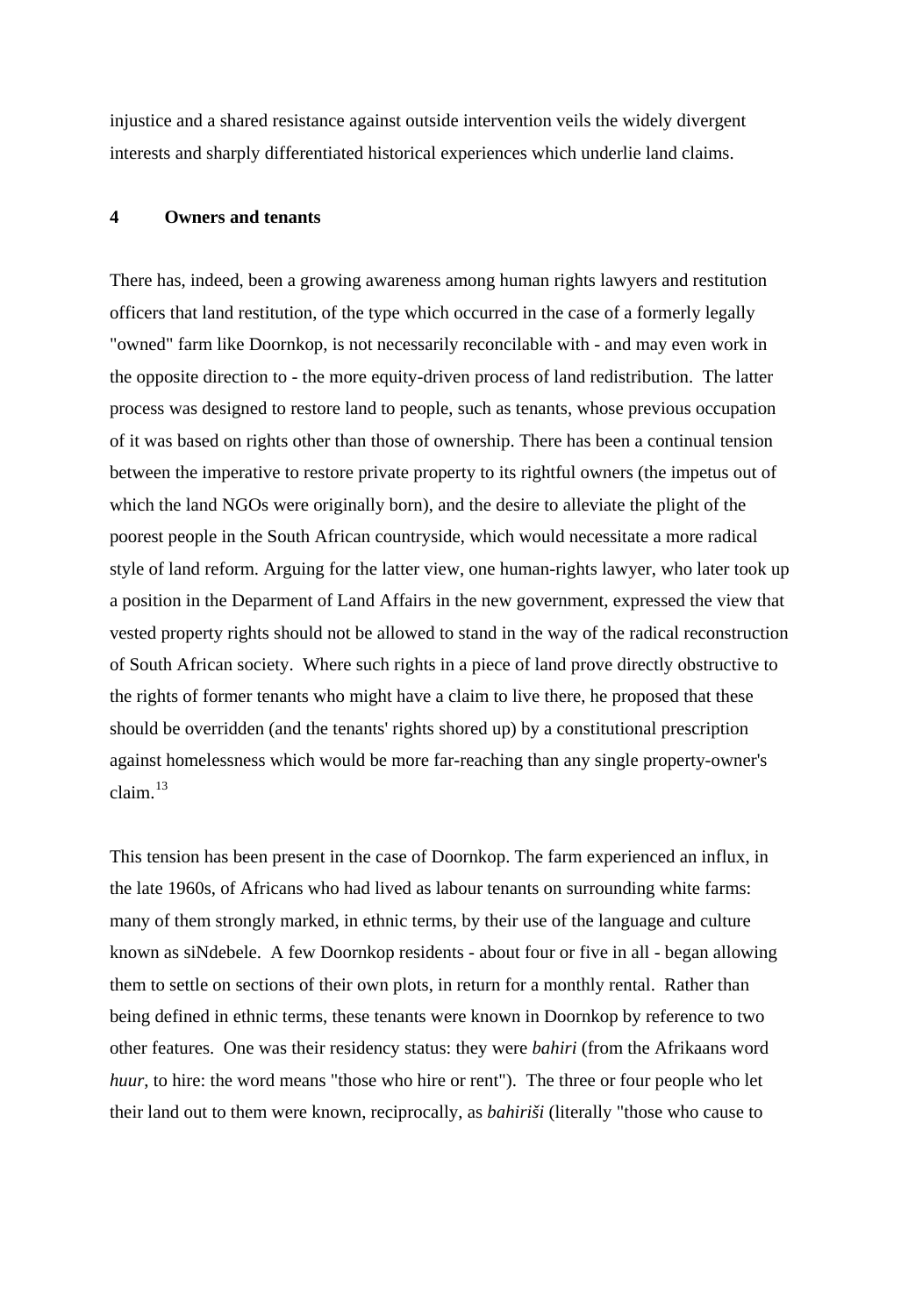hire or rent"). They have been much criticised in retrospect for having disobeyed the buyers' injunction not to let the land be rented, but to use it only for those who own it.

Much of people's past and present ambiguity about the *bahiri* stems from the degree to which they were, in fact, assimilated into Doornkop society, and hence the degree to which they might now be considered rightful claimants to the farm. Their alleged love of initiation and primitive ritual, their heathen beliefs, their dislike of education, and their practice of customary ways in general, made them a foil to the forward-lookingness of Doornkop's Christian landowners. These stereotypes notwithstanding, many of them were churchgoers who went through Christian wedding ceremonies to marry daughters of Doornkop. The conflicts which did break out between Doornkop's owners and its tenant population were often sparked off by the courtship of women, and the antagonism was fuelled by the greater ability of some of the tenants than their landlords to pay substantial sums in bridewealth, having brought with them large herds of cattle when moving from the white farms. $14$ 

And it is their status as "sons-in-law" - *makwenyana* - that the second mode of identification I mentioned singles out as a basis for their exclusion from residency rights. *Makwenyana* has in fact become a catch-all phrase, implying but not specifying ethnic identity, which is used to describe any male Doornkop claimant who demands a share in terms other than those of direct descent: that is, all those I described earlier - who want to come, but are not entitled. (A xenophobia similarly blending ethnic stereotype with antagonism towards affines has been noted in the case of other freehold farms. In the reclaiming of the farm Putfontein, sons-in-law who tried to lay claim to land were dubbed as members of Inkatha - a coded reference to being Zulu).<sup>[15](#page-25-1)</sup>

The question of tenancy is a vexed one. Most former owners cite the disobeying of their forefathers' injunction against renting the land as the cause of removals, and so are opposed to readmitting tenants. The NGO people, in their publications, stress the humanitarian instincts which had prompted many landowners to offer refuge to tenants in the first place, and suggest that a spirit of sharing would allow such tenants a place should they wish to return (*TRAC newsletter* No 24, 1991). Here, a broader notion of custom is invoked: it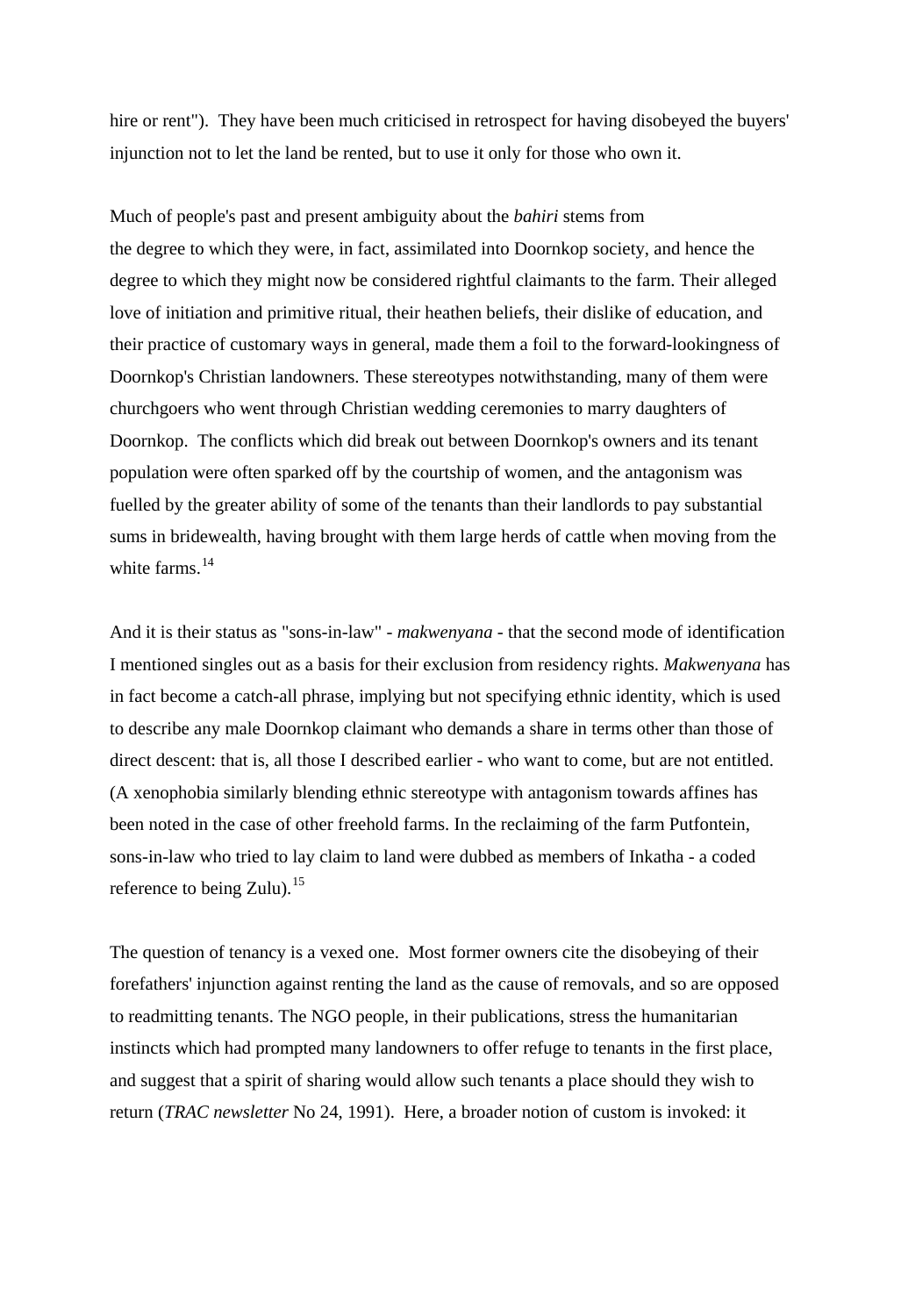would be against the spirit of African hospitality and humanity to refuse. More pragmatically, however, the regional Restitution Commissioner felt that the mere fact of geographical proximity should not be given undue weight in settling this issue. It was unfair that Doornkop should have borne the brunt of housing the displaced Ndebele in the first place simply because it happened to be nearby to the farms from which they had been evicted, and it would be unfair to expect Doornkoppers to house them again at this later stage. Some broader process of redistribution is needed, to ensure that such tenants get some land, somewhere.

Whether human rights lawyers were to favour owners or those who had not been fortunate enough to own, one thing on which they resolved when working with future land-claims cases, in part because of the Doornkop experience, was the need to work only with geographically circumscribed communities: that is, with people actually living in whatever area was to be claimed. It was mistaken, they would later ruefully point out, to have spent so much time negotiating with the men whom Doornkop had elected as its committee, since these were mostly well-off and educated people, living in Soweto rather than on the farm itself, who should not have been given the definitive say in what should be done with the farm.[16](#page-25-1) As the Restitution Commissioner said:

 I have allowed outsiders some influence, but not to obstruct the development of the land. I've said, "if you want to have a direct say, you should go and live there".<sup>[17](#page-25-1)</sup>

A different strategy, also developed largely as a result of the Doornkop dilemma - and also directed largely towards avoiding similar dilemmas in the future - has been adopted by the group of people aiming to lay claim to the former mission station Botšhabelo nearby. Having observed the complexities arising from the fact of Doornkop's large absentee population and from the horde of eager - but unentitled - prospective residents gathering at the gate, Mr Makuse, Chair of the Botšhabelo committee, has started to collect written claims and xeroxed ID documents from every one of the 52 people whom he has traced as being entitled to a share of that farm by virtue of their descent from the original owners.<sup>[18](#page-25-1)</sup>

#### **5 Custom and chiefs**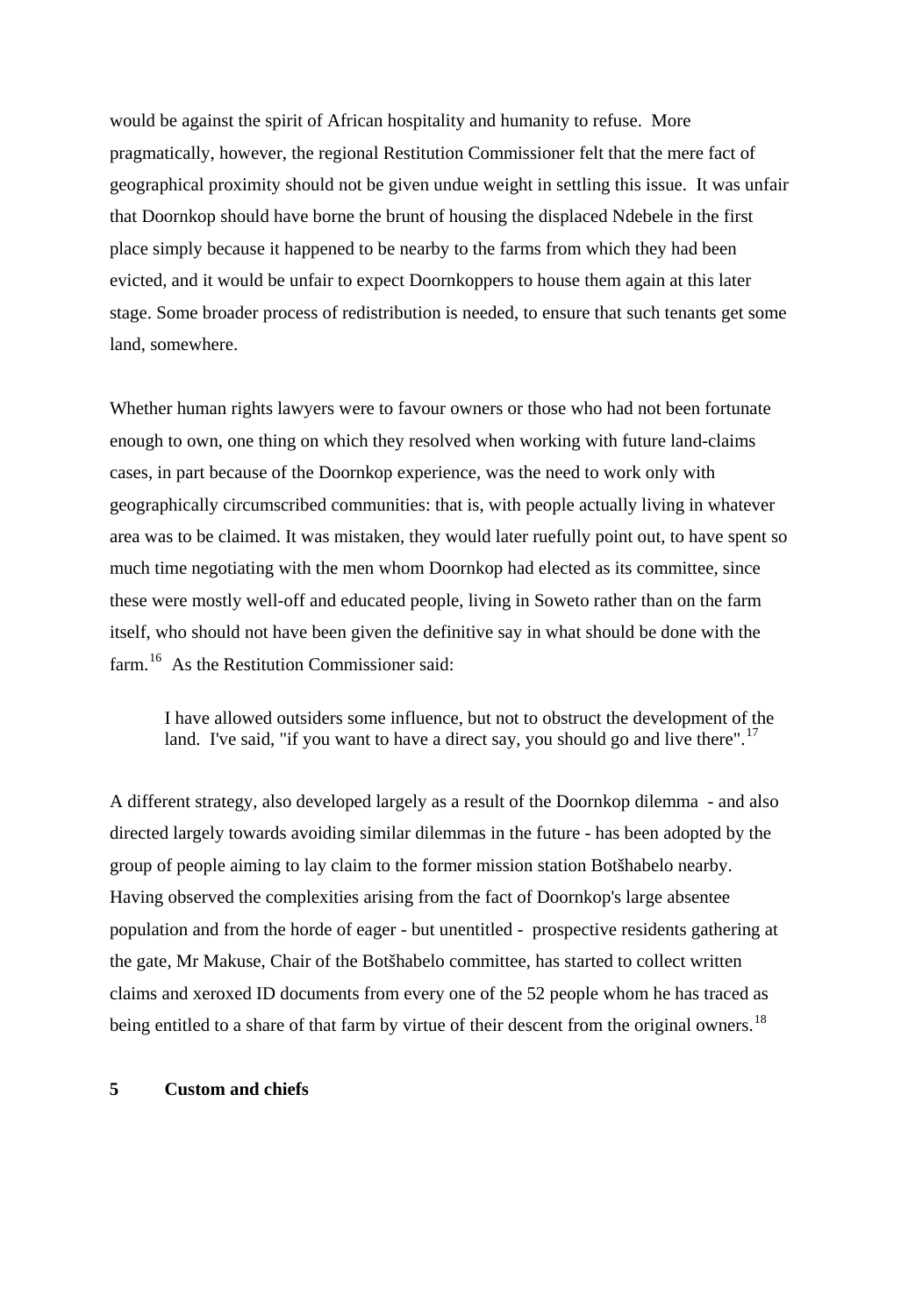The custom so earnestly invoked by lawyers and commissioners does have a place in the rhetoric of Doornkop's sons and daughters, but only in its abjuring. "We do not do things in a sotho way (*wa sesotho*), in a traditional way (*wa setšo*, literally "of sesotho" and "of origin" respectively)". It is thus that they distinguish themselves from their Pedi forebears, and from the other descendants of those forebears who remained as the subjects of their chief Sekhukhune rather than converting to Christianity. In similar terms, they also distinguish themselves from the Ndebele who formerly tenanted the farm. Doing or not doing things in a customary way, in an original way, is a criterion for distinguishing between two dichotomous categories of people: those abjuring custom are *majakane*, (Christians), while those following it are *baheitene* (heathens). The distinction arose originally out of the process whereby converts, in an act which was as much one of political fealty as one of spiritual discipleship, transferred their allegiance from the chief to the mission minister, and in doing so gave up the initiation of children through Pedi rituals, replacing this with Christian baptism (Delius 1983:112-14, 160-78; James 1999:7-9).

This dichotomous categorisation was at the same time ritual and political. Politically, though, it did not remain a simple matter of a choice made between two rulers. When Christians like those at Doornkop eventually renounced the missionary as leader and set up as independent property owners, there were new complexities to take into account. In political as in other matters, the avowedly new and independent life which they constructed for themselves seems not to have represented quite as clean a break with past practices as their strident disclaiming of forefathers' pagan ways might suggest. Many practices, such as the veneration of ancestors and initiation, show this. Seth Ramaube, whose home near the rocky hill of the farm's title was known to everyone as *mošate* (the word designating a chief's headquarters in traditional parlance), was the first in what became a hereditary line of leaders - albeit one which lasted no more than three generations, since it was cut short with the removal of 1974. Being junior relatives or "children" of the royal house of Sekhukhune gave them a kind of entitlement, in the eyes both of Doornkop residents and of white officials in the district who were constructing and implementing a system of Indirect Rule. In line with this, they were asked to adjudicate minor cases and accorded something of the honour and loyalty which a customary chief enjoys. People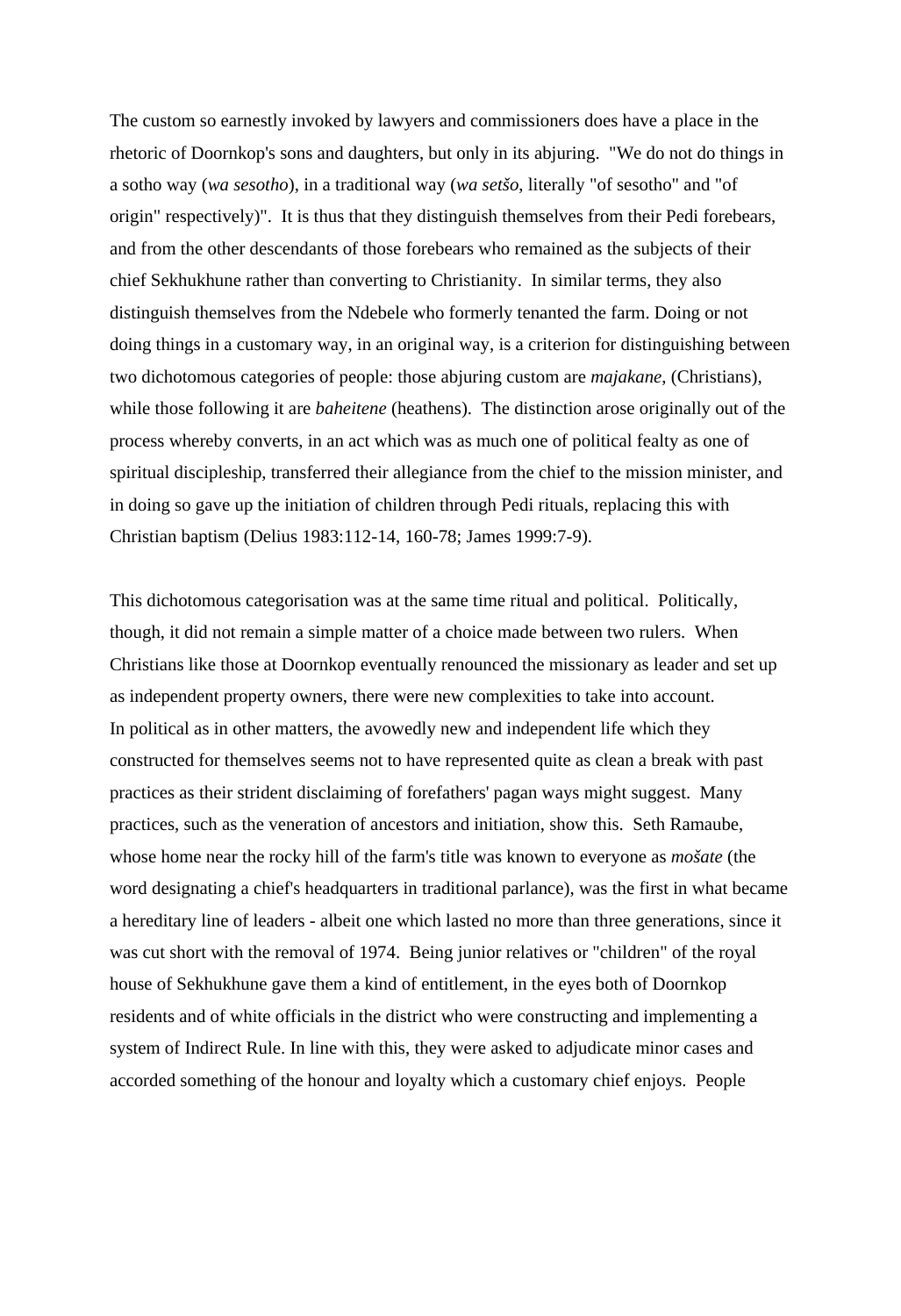would walk to the *mošate* after a wedding to give ceremonial greetings (*dumediša*) and to offer a portion of the slaughtered beast.

But countering the idea that these men had a royal status, Dorcas Phala described their role rather in the pastoral terms of mission Christianity:

 The Germans taught us that we should not walk around like cattle in the veld. The shepherd is Christ. We would have been lost without a shepherd, so we chose Ramaube to be our leader.<sup>[19](#page-25-1)</sup>

The "chose" was emphasised even more clearly in other accounts, with a stress on the fact that it was his skills as an administrator, adjudicator, or mere bookkeeper, which fitted him for his role. He was like a township mayor, he heard minor cases, or simply "did the books".<sup>[20](#page-25-1)</sup> In a complex mixture of discourses, the Ramaubes are here depicted as having occupied a role something between loving spiritual guides and elected functionaries.

But it was in respect of land that the members of the Ramaube dynasty are seen as having been utterly distinct from customary chiefs. Indeed, said Sophie Ngcobo,

 Doornkop has no chief, it has never had one ... A chief is someone who has a land, and people come to ask for a portion. But here it was the people, not the chief, who had bought the land. Here, the land belongs to the committee. The councillors are the ones who elected the chief. $^{21}$  $^{21}$  $^{21}$ 

This account, and others like it, depict the act of buying land as the definitive one which prised chief apart from land and hence denied people like the Ramaubes of Doornkop any real source of custom-like chiefly authority. The descendants of Doornkop's buyers represent themselves as having been, essentially, independent and self-governing; forward-looking, in favour of education and of improving the chances of the next generation. All these things were seen as irreconcilable with the blind and slavish devotion and service - and also, literally, physical work - expected by a chief of his subjects. Being *majakane*, they had:

 a tough head ... they want to live their own life, they don't want control, they don't want all this "come to the meeting, come and clean the chief's kraal. $^{22}$  $^{22}$  $^{22}$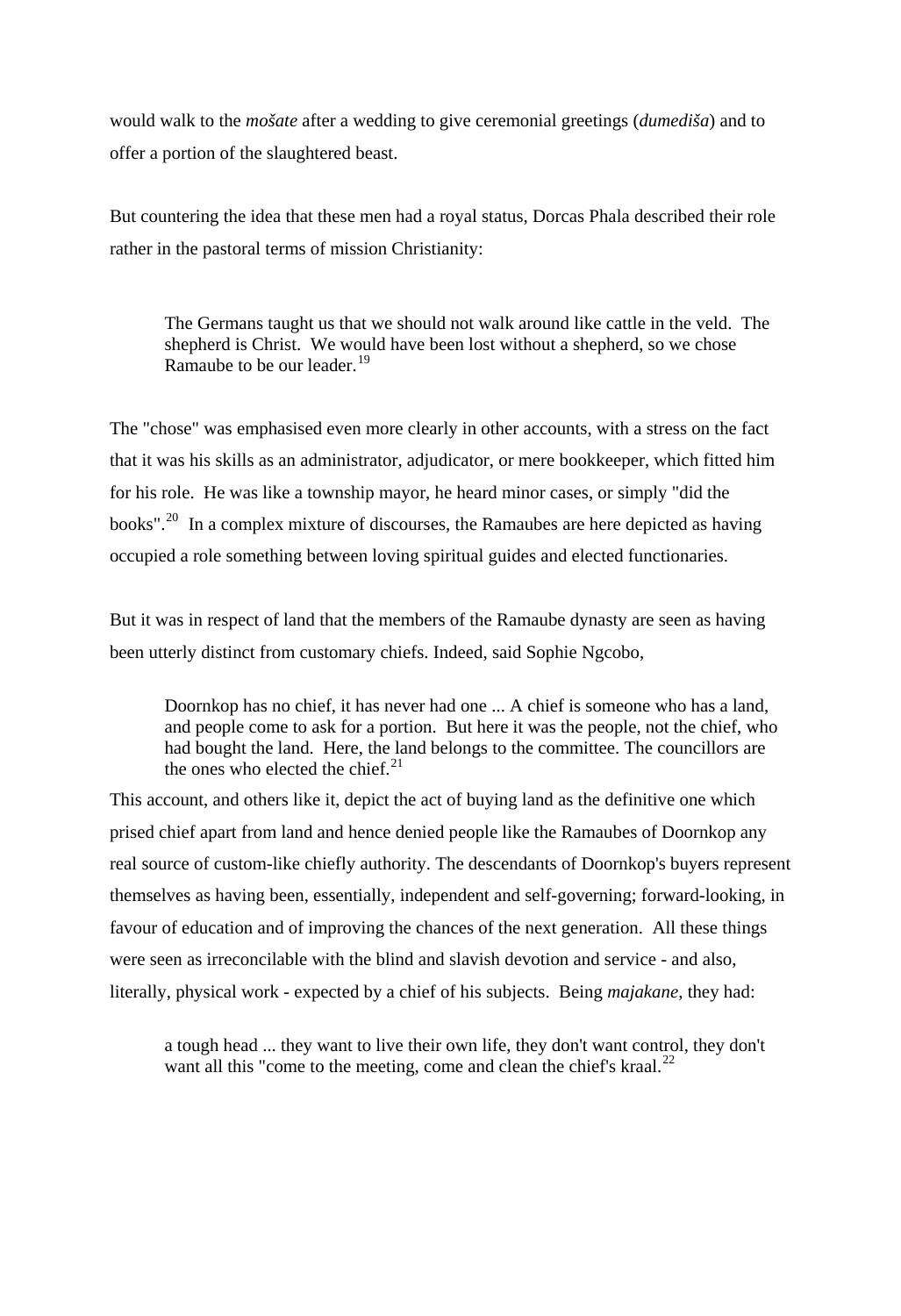But it was not only the imperative to be independent when the farm was bought at around the turn of the century which shaped the attitudes of Doornkop people to their own particular chief. These attitudes also owe much to the experiences which led up to and followed their forced removal in 1974. Here, again, the rhetoric of accounts told with hindsight is underpinned by a sharp contrast between the blind obedience (and acquiescence) of customary behaviour and the forward-lookingness (but stubbornness) of independent Christians. By this time the second Seth Ramaube had recently died, leaving his widow Miriam and young son, also called Seth. After the death, in terms used by the peculiar mix of bureaucratese and ethnology which informed apartheid policy, Miriam was named "Tribal Authority" and it was stipulated that she would act as regent until her son was old enough to fulfil the promise of his inheritance. It was Miriam's longing to rule as a real chief, Sophie Ngcobo said, that led to the removals of 1974:

 According to rumours, the real cause was Miriam. She wanted to introduce the old system of chiefship - *go hlanyela kgoši*. We did not know this system, so we refused it. ... Miriam was unable to really control the people of Doornkop as a chief would do, because she was constrained from doing so by the title deed. When she called a meeting to ask us to work for her, we told her, this is not *Bopedi* (the place of the Pedis) this is Doornkop. We told her that this kind of work for chiefs is heathen (*ya bo heithene*). We do not even know where she came from. She wore bangles (*maseka*) - those things which signify whether you are a married woman, or initiate (*kgarebe*), and so on. We called her a heathen. It was only when she arrived that she was baptised as a Lutheran. We disliked her from the beginning, but the removals made this worse.  $\ldots^{23}$  $\ldots^{23}$  $\ldots^{23}$ 

Miriam is not only held to blame for having colluded with the enemy (or slept with them, married them, in a series of statements which use images of sexual betrayal to describe her treachery). She is also thought responsible for the removal in another sense, in that she allowed - or at least failed to prevent - the massive influx of tenants to the farm in the late 1960s and early 1970s: an influx which provided the apartheid state with a ready-made justification for removing the farm's entire population, using the excuse of slum-clearance. Sophie continues:

 Miriam went to the government and told them "the Doornkop people are violating this chiefship system, by allowing Ndebele people to come here, so you must remove them. So, wherever we go, they will finally be under my control."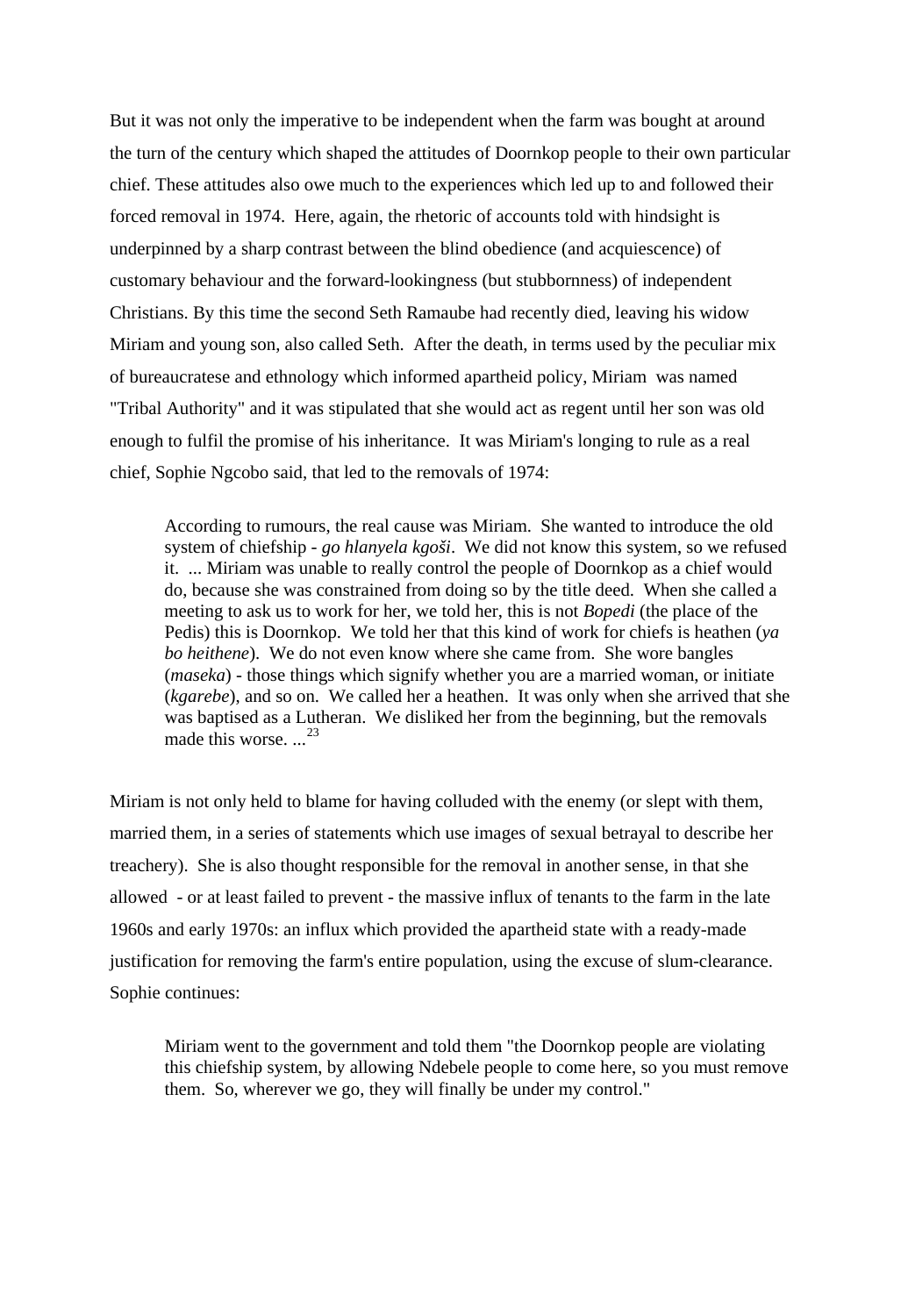She is depicted as having longed to get them apart from their land, to make them completely subject. The story as a whole suggests that inadequate chiefly guidance can be held accountable for the loss of this privately-owned yet communally-administered piece of property. Perhaps she was not chief enough on this occasion - although we have already heard how opposed Doornkop's owners appear to have been to the practice of custom-based and land-linked leadership, that is, of chiefship. At the same time, she was too chiefly - she is referred to in terms which stress her proximity to custom and the old-fashioned way. Like the Pedi of Sekhukhuneland, from whom she is alleged to have been sent as a bride with her bangles showing her position in a strict custom-bound life-cycle, she provides a foil to the image of the independent Christian community whose land she is held to be responsible for having lost.

This points to an ambivalence which Christian landowners have about custom in general, and chiefship and customary leadership in particular. Their keenness to distinguish themselves from those who blindly obey chiefs masks their proximity to this custom in a number of respects. The story told here seems to suggest a desire to have it both ways. Indeed, much of the antipathy towards the chief springs from the fact that she did not in the final analysis behave as a chief ought to: acting as custodian of the land and protecting it from invasion. They seem to be blaming her, in retrospect, for failing to do a job which, according to the Doornkop constitution, ought by rights to have been done by the committee.<sup>[24](#page-25-1)</sup>

It also shows how strongly the image of custom has been in defining a negative image of land and authority: in part this has served to strengthen the argument of residents and prospective residents against the arrival of anybody from beyond the charmed circle of Lutherans. Such incomers would dilute the essentially Christian ethic of the farm.

#### **6 Pegged plots and navel cords**

By the time NGO workers and human rights lawyers had begun to concern themselves with Doornkop and other similar farms, the significance of the chiefly model of leadership was beginning to diminish. With the dispersal of Doornkop's people to a scatter of resettlement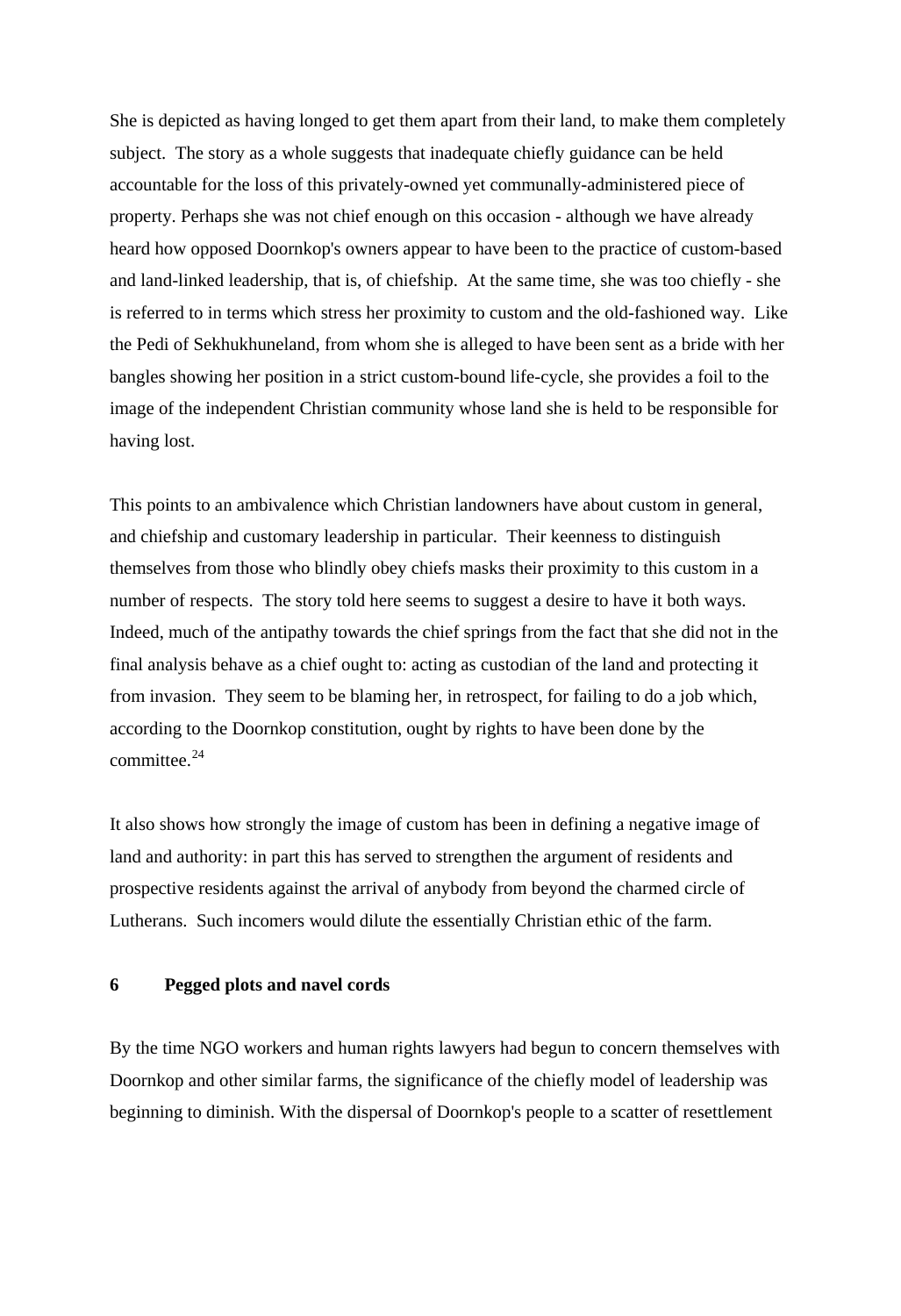areas, political office was striven for only by those involved in negotiating with people from government and the opposition to reclaim the farm. This meant the privileging of forms of leadership and representation in which modernity and democratic choice, already present in the story about Ramaube's election, would become still more important. But in the process of reclaiming the farm a more custom-oriented discourse and practice of leadership was to resurface - or perhaps newly to materialize - in tandem with the emergence of a deep factional cleavage which split the prospective residents of the farm into two parts. These disputes were so fierce, and the disputers so irascible, that TRAC for a period suspended its decades-long involvement with the reclaiming and redevelopment of the community. Visions of the future, and the forms of political representation which would ensure and safeguard these, became intensely contested issues. As long as these remain unresolved, it seems, the farm will remain without its designated population.

To look first at the discourse on leadership - and at the faction - which favours modernity. This portrays each consecutive chairman of the succession of land-reclaiming committees as having been more modern and representative than his predecessor. The last chair but one, for example, was uneducated, had little knowledge about how to chair a meeting, and his lack of consideration of his constituents' opinions gave him the reputation of being authoritarian. His successor, by contrast, had a university education which equipped and equips him ideally to represent his constituents in the increasingly frequent dealings with people from the world of government and NGOs in which Doornkop leaders were having to participate:

 The previous chairman is short of "heart", short of temper. We thought the new one would be better as he has a "long heart". And he is also educated. He can write. He used to take notes during meetings, unlike others who "would just listen". When we went to report back to *setšhaba*, or arguing about something, he could recall exactly what had happened, with the help of his notes.<sup>[25](#page-25-1)</sup>

On the occasions when people do complain that this chairman has failed to represent them, this is not interpreted as due to his being remote from them as a result of his education. Rather, it is blamed on his inability to behave as an educated person ought to do: helping his people, being sensitive to their needs, and the like.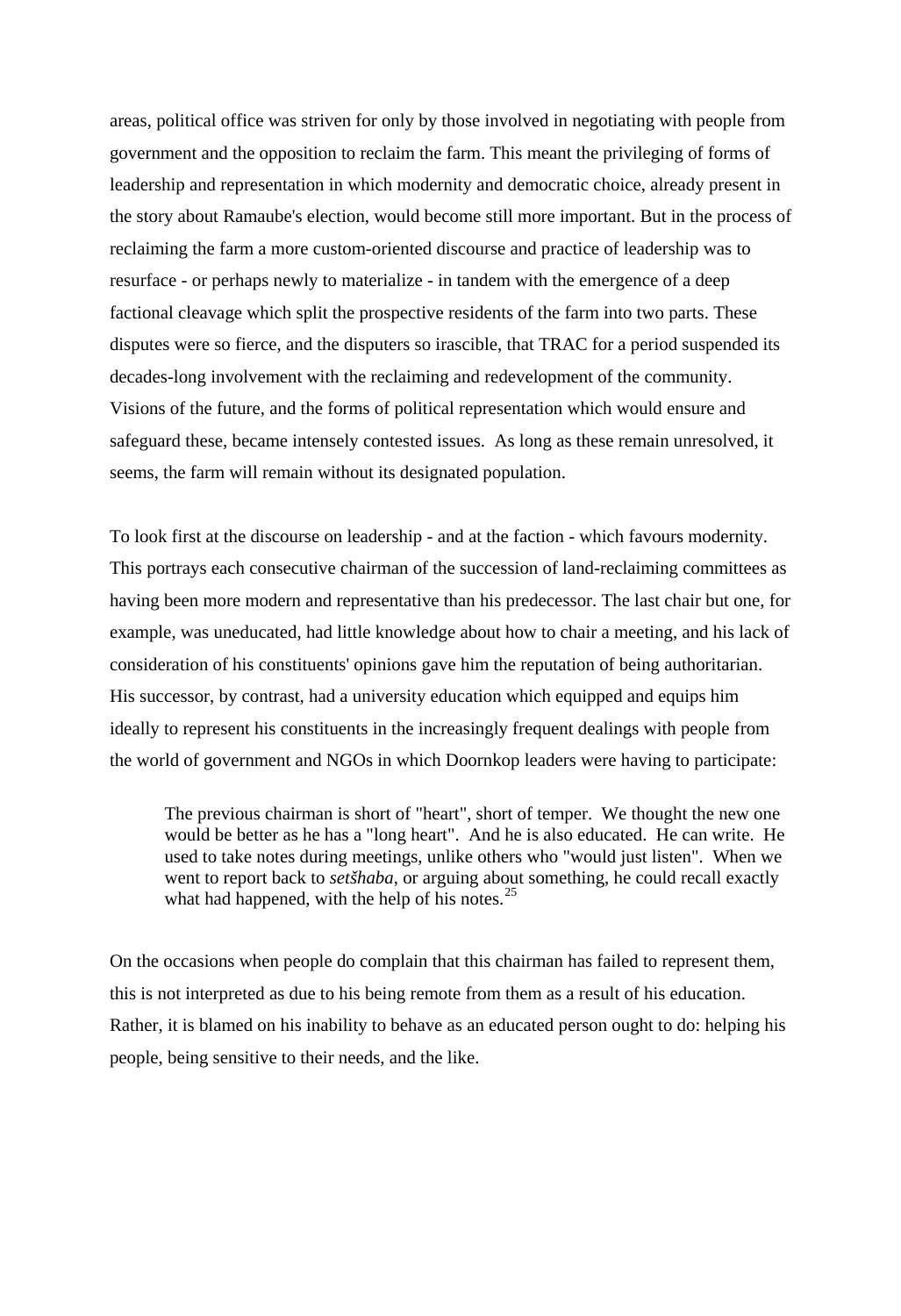It was with this man, and his fellow-members of the Management Committee, that the NGO continued to meet even after the return of the farm, in order to arrange essential infrastructure such as water, sanitation, schools, and the like. During the course of these meetings, one committee member and a few of his cohorts made known their wish to settle on the precise plots they had previously occupied, and, by implication, to subsist as the small-scale cultivators they had been before they were moved. They wanted to go back to *maruping* (the place where one's umbilicus is buried). Opposing, and coming to be defined by its opposition to, this stance, was a 'modernizing' group. Its members desired to live in the manner to which - ironically - they had become accustomed since being removed to the planned townships of the apartheid bantustans: with a grid plan, tarred roads, street numbers, and the like. The ensuing skirmishes saw the modernizing group with its educated representative enjoy increasing pre-eminence, while its adversaries, with their leader modelled more on a customary chief and indeed related to the original Ramaube, lost popularity.

The minority status of this latter group of diehards can be seen from the way it was named. Its members were dubbed *majela thoko* (those who eat alone) or *dingangele* (those who contest or dispute) - terms often used to describe minority opponents of a mainstream political view whose proponents desire consensus. They are alleged to have adopted guerilla-style tactics, such as causing the mysterious disappearance, each night, of the pegs which planners from the local government office had used, each day, to demarcate the new "planned" plots on which returning residents were to build their houses. When such tactics failed, the group's leader Madileng Ramaube and his wife ignored the planners' designs and returned to settle on their original plot, encroaching substantially upon surveyors' neat grid plan with the fields of corn which they then resolutely planted. Other members of the diehard faction, however, are said to be staying away because of the majority position which is that they should not be allowed to occupy original plots. This, then, is part of the explanation for the first part of the paradox - why some of those who are entitled, do not come.

The growing conviction within the constituency led and represented by the Management Committee that the farm needs development (*tlhabologo*, which also translates as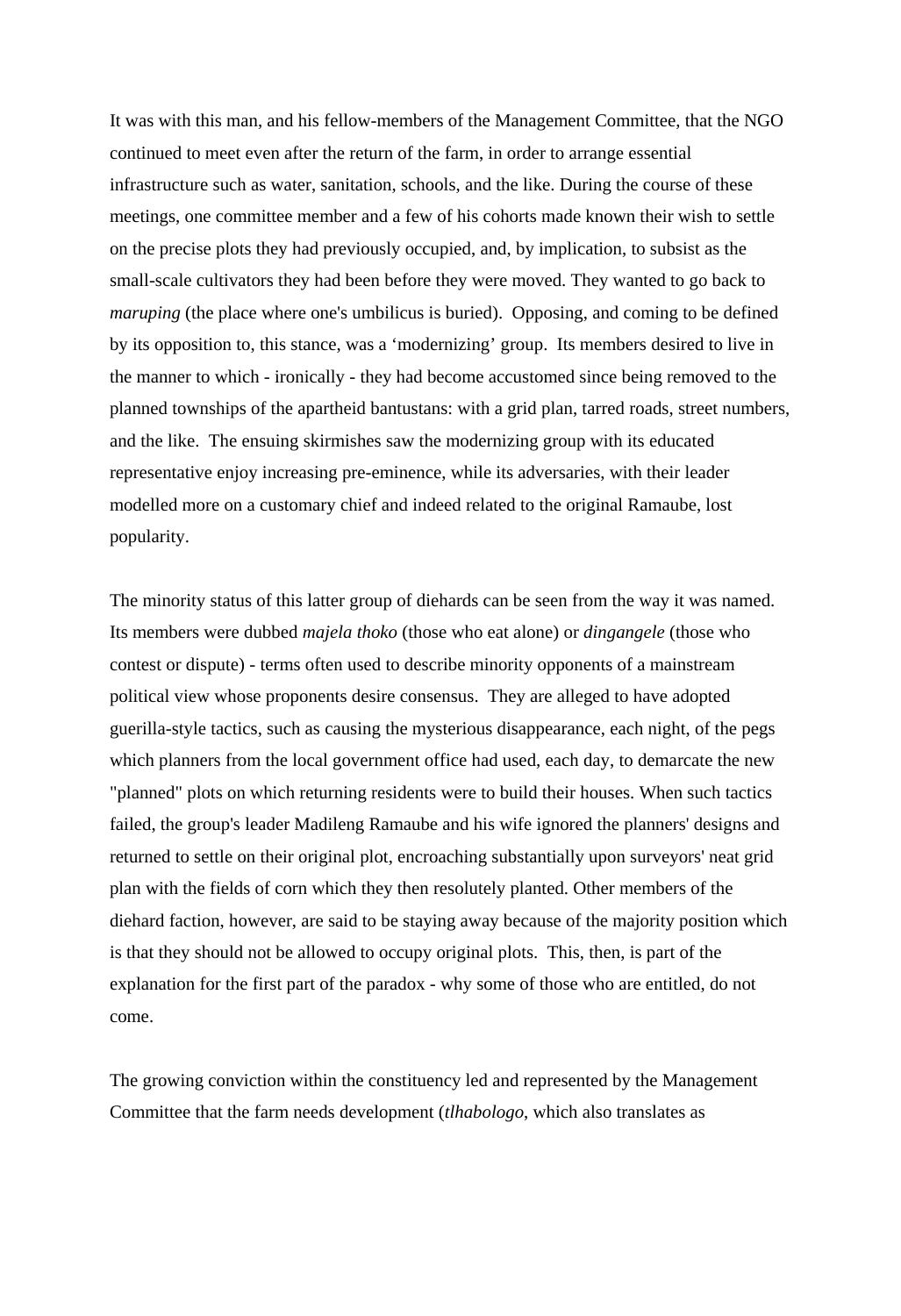civilization) would probably be taken by Escobar as the definitive proof of his idea about the discourse of development being yet another tool of domination. In this case it might seem all the more sinister because the longing for square-built houses in lines laid out by planners with pegs appears to be a direct assimilation of the ethos of apartheid's planners, whose at the time much-hated plans had been applied to the resettlement areas to which "black spot" residents were moved. From this perspective, those wanting to return to *maruping* might at least be seen to be expressing some lack of willingness to comply. But it is evident from Landau's recent book about the Kgamas of Botswana that elements of such dominant discourses - bits of apartheid knowledge and practice in the case of Doornkop, bits of Christian knowledge in the case he describes - are not contested only between structurally more and less powerful players in the game: say, between developers and those developed (1995). They are also appropriated locally and become the weapons used in internal conflicts. These were the local power struggles with which NGOs were to feel so uncomfortable.

#### **7 Participation and representation**

The chairman and his Management Committee, then, appear to have won this particular round of the skirmish. But it was to the influence of this grouping, with its inevitable correlates of middle-class status and urban residence, that the human rights activists in the NGO came increasingly to object in the course of several year's development meetings subsequent to the reclaiming of the farm. Realising in retrospect that they had unwittingly played a part in fostering the influence of this coterie since its proximity to the NGO headquarters in Johannesburg made meetings much easier with it than they would have been with a more distant rurally-based (and in their eyes therefore more representative) committee, they subsequently regretted having strengthened the arm of an educated elite rather than facilitating a voice for those whom they saw as the more needy among Doornkop's sons and daughters.<sup>[26](#page-25-1)</sup>

There was something inescapable, even fated, about the type of leadership and representation which came to be pre-eminent at Doornkop, as much as there was about the activists' objection to this. In recapping, let me explain the nature of this inevitability. As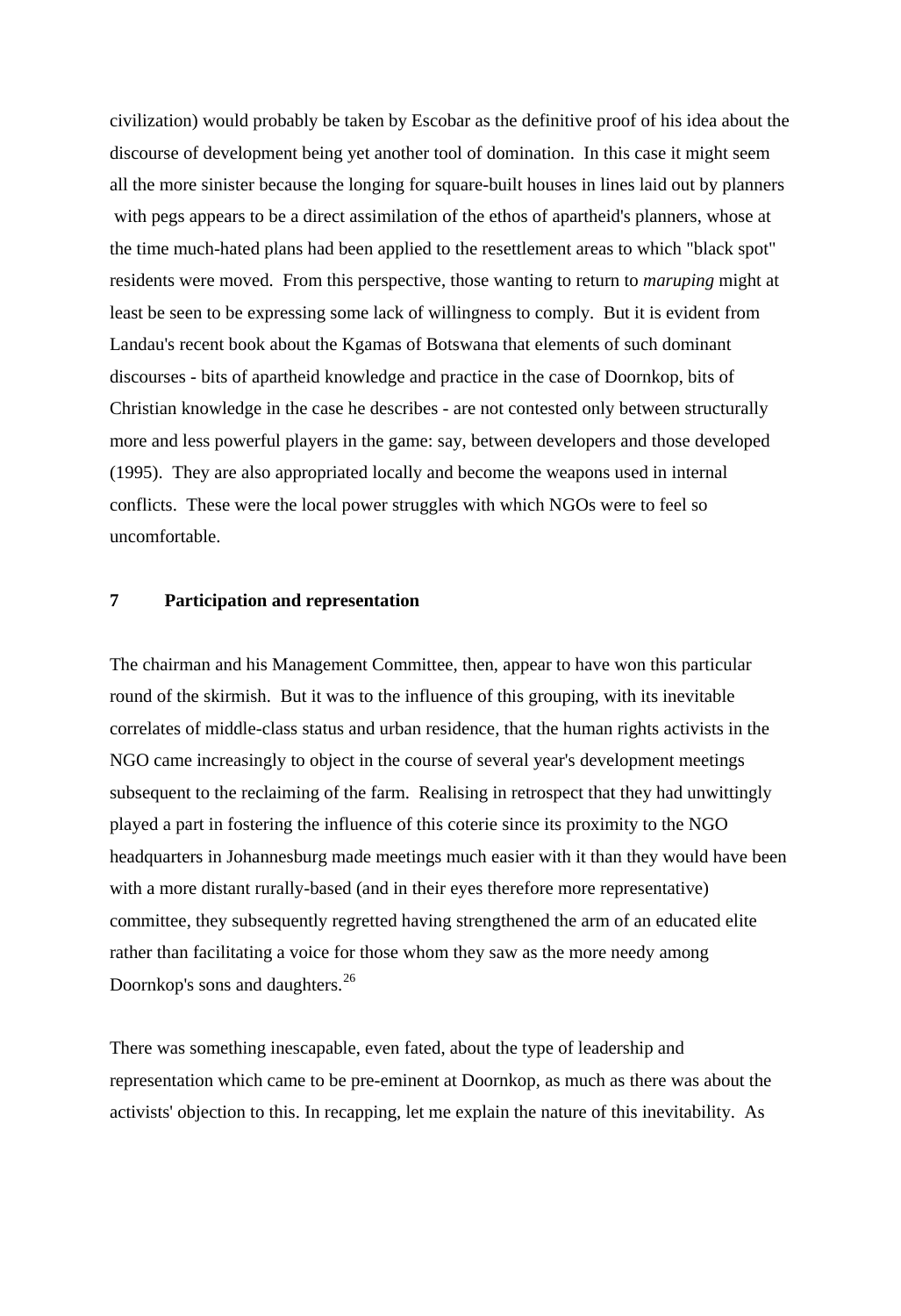with countless other freehold farm owners, these people had initially come to be living where they did because of their Christian orientation, which expressed itself in aspirations to middle-class status among some of grandchildren and great-grandchildren of the farm's founders. Land ownership had not, as noted by Murray of similar communities in the Free State, provided the basis of successful farming: but it had provided "the material springboard for a decent education and hence for a socio-economic mobility within the district and outside it" (1992) - at least for some of the owners, or their children. So, some of the descendants of a Christian community such as Doornkop, with its easy access and ideological predisposition to providing its children with education, have risen rapidly in social standing and material well-being. Inevitably, these families or members of families had moved away from the farm to work or pursue careers in urban centres, even before the fateful date of forced removal. Equally inevitably, it is the members of such families, perceived as the most educated, able and successful sons and daughters of Doornkop, who became the prime movers in the efforts to reclaim the land and, when it was finally reoccupied in 1994, were elected to form, and to chair, the Management Committee.

This entailed a geographical scattering, and an accompanying differentiation of status, wealth and influence between those laying claim to live at Doornkop, which proved to be a matter of cognitive dissonance for members of Land NGOs such as TRAC. Their ideas of community and leadership had derived, in part, from an approach used in international development circles throughout southern countries: an approach which prescribed the necessity for various types of Participatory Research which would establish how people communally viewed their past and thus provide a basis for future planning imperatives. It also prescribed the need for "institution-building" and "capacity-building" which, on the basis of a uniformly-experienced deprivation, would construct an ability to run meetings, organise finance, and negotiate with developers and government. When Doornkop people chose an absentee educated elite to exemplify their interests, this clashed fundamentally with the NGO model of participatory and consensus-based democracy.<sup>[27](#page-25-1)</sup>

In both the NGO and the commissioner's perceptions, then, the elaboration of a discourse of community and of egalitarian community representation, while being partly modelled on a view of "custom" excludes one key aspect of what independent Christian landowners have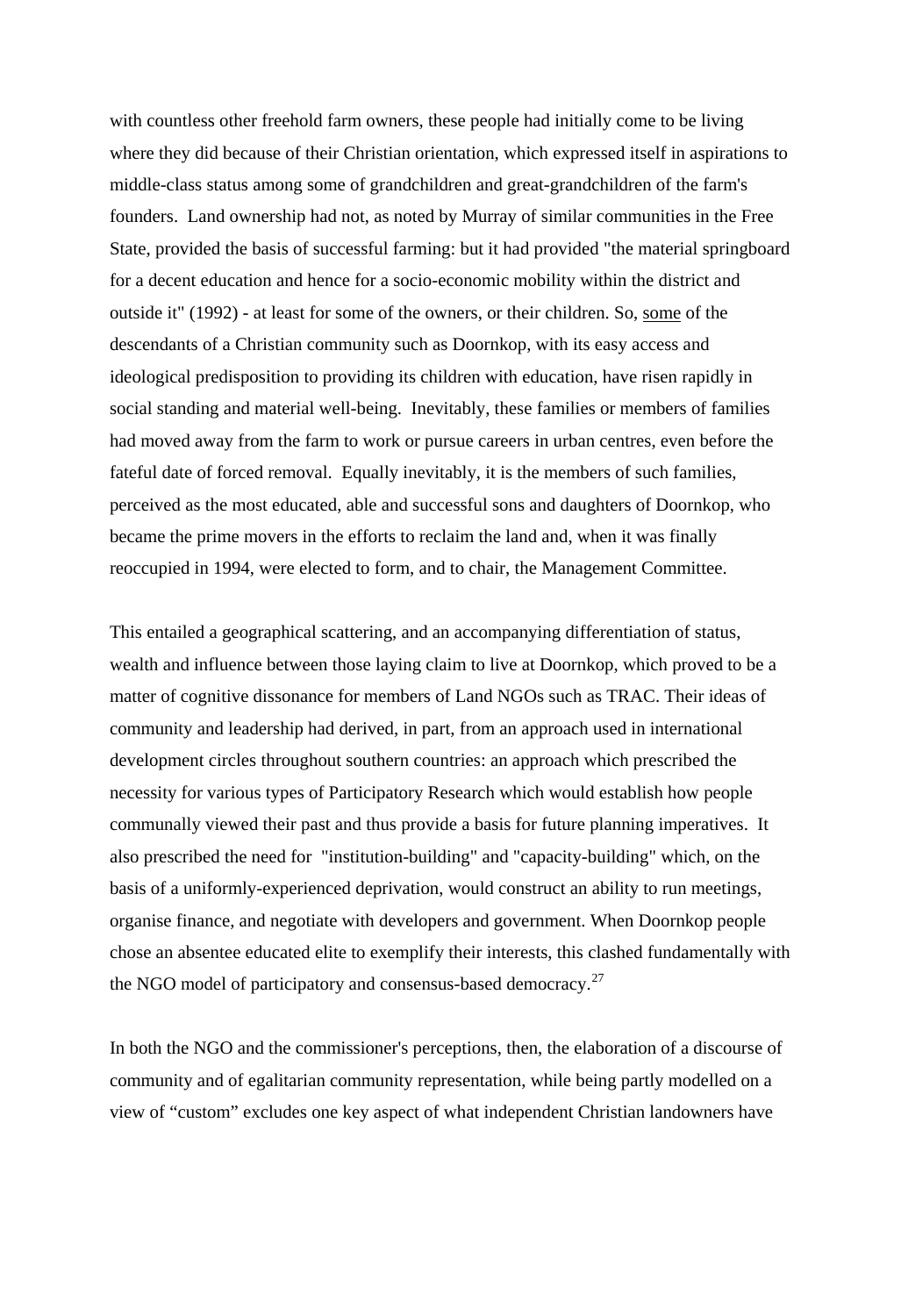both perceived to be part of custom and - albeit with ambivalence - rejected. This is the presence of hierarchy and its correlate of unthinking acquiescence.

Just as the restitution commissioners strategised to cut chiefs out of the reclamation process, so the NGOs wished they had bypassed the chairman. Both sets of people share a pronounced unease about the existence of hierarchy and differentiated power-structures within the constituencies where they work. Much of their effort has been expended in finding ways to create a direct relationship between "the people" and themselves, and in the process to flatten out the political structure of communities. Or, if senior parties, leaders, or representatives must be dealt with, attempts have been to find some at least that emerge from the ranks of the poorest people rather than having been reared, as was the present chairman, through several successive generations of education and privilege.

In their keenness to eliminate leaders and intermediaries, these hard-working and committed people overlooked two things. One is that they themselves could be seen as performing the role of broker. The other is the extent to which the broader process of reclaiming land - to which TRAC owes its existence - came about in the first place and has proceeded because of the actions of various brokers. These were people of ambiguous status. (In the case of both Abey Maloma, who travelled to Parliament in 1991 to bring Doornkop to the attention of the then opposition, and the Reverend Phasha, who authored the biblical-style document discussed earlier and was a key member of the Doornkop and Botshabelo Homecoming Committee, later the broader Transvaal Land Reclamation Committee, and later still the Land Access Movement of South Africa, questions have been raised about whether they were really descended from buyers themselves). Using much the same rhetoric as TRAC, these men explain their involvement as resulting from the desire to get directly in touch with the people, and hence to forestall the involvement of *other* leaders, or of brokers with questionable motives. Rev Phasha accounted for his role as follows:

 ... I wanted the leadership to represent the community in the true sense of the word, and ... I did not want either lawyers, TRAC, or the government to lie to the people. These things made the people trust me. I used to fight, especially when community leaders used to lie to the people. People in the government, TRAC, or whatever, should be bold enough and tell the community the truth. To lie to the people and make empty promises, because the community were building up their hopes in TRAC, government - the community would believe them. I used to take up the fight. I had the confidence of the people. $^{28}$  $^{28}$  $^{28}$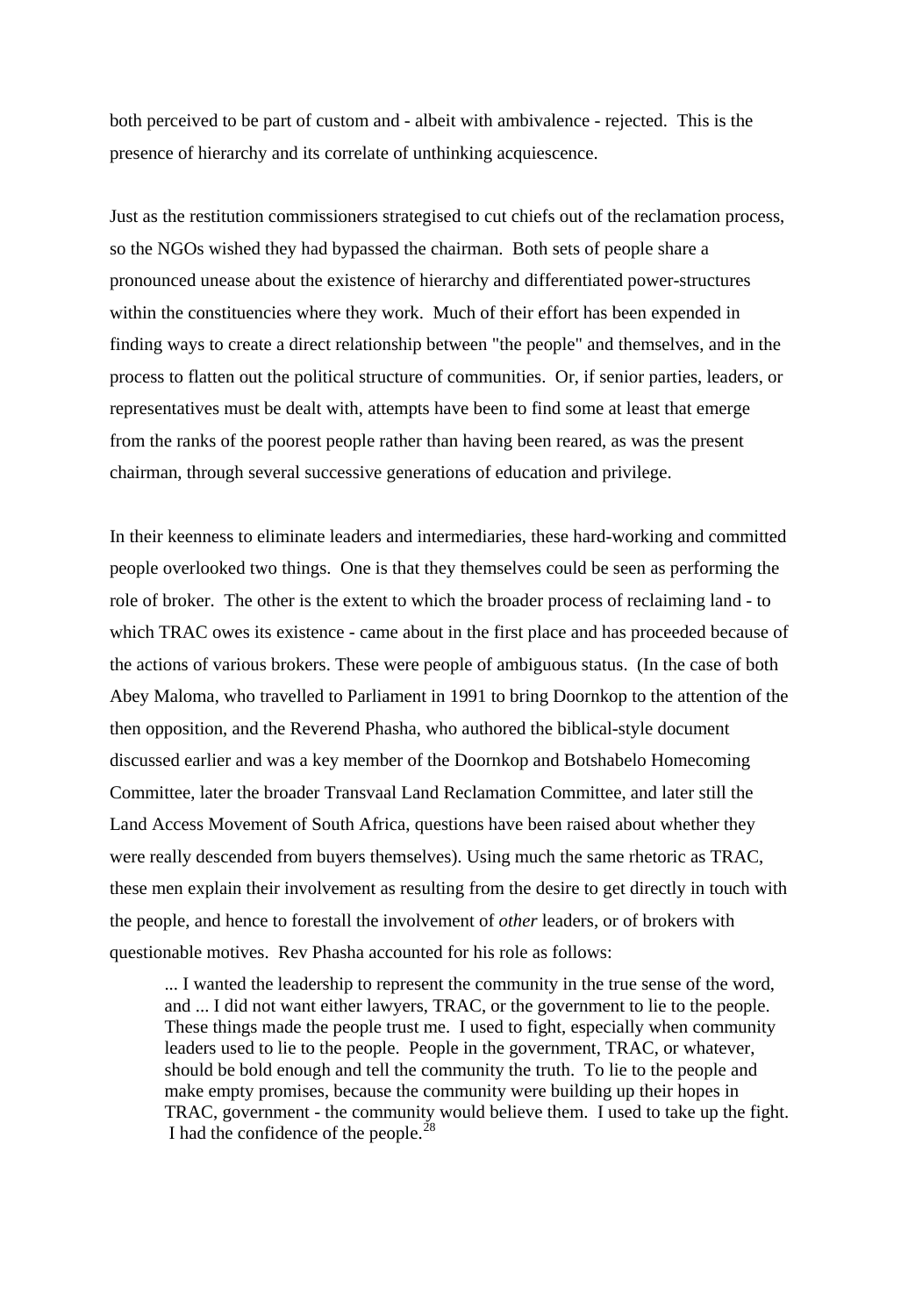From TRAC's statements, and from Rev Phasha's, it is almost as though the process of reclamation, and later of development, has consisted of a proliferation of competing brokers, each one legitimating his entry into the fray as a means to prevent the undue influence of others.

Brokers, chairmen and chiefs have jostled with or replaced each other in quick succession. But there is a common theme running through these narratives of leadership and representation. When speaking of their elected and educated chairman, people reveal an ambivalence similar to that which underpins their earlier attitude towards the more customoriented chief. On the one hand they fiercely, almost anarchistically, defend their autonomy in respect of land and the future plans regarding its use, arguing at length in meetings when committee members make decisions or representations on their behalf which are not to their liking. On the other, they expect their leaders, as educated and privileged beings, to interact with the wider world on their behalf on matters in which they themselves do not feel competent: an expectation to which these leaders are then thought, in some cases, to have responded with undue enthusiasm. Regarding the delivery of services in particular, several people no longer attend meetings called by the committee because they are tired of being promised things that never materialize. In this matter, as in others, the Doornkop experience has taught lessons to those roundabout. Having attended several Doornkop meetings, Mr Makuse of the Botšhabelo committee advised his co-members to tread warily rather than promising too much:

 they have been promising things to people. They have promised them houses, they have promised them roads ... they told them, "man, we are going to have a city". I said, "look, lets just tell people we are going to try ... Don't promise people heaven on earth. If we don't manage to keep our promise, we could even be killed."<sup>[29](#page-25-1)</sup>

## **Conclusion**

A complex dialectic of dependence and independence, of communality and individuality, has been played out - and continues to be played out - in the case of such farms. Insecure footholds and gaping potholes are as apparent in the road ahead as in the roads which led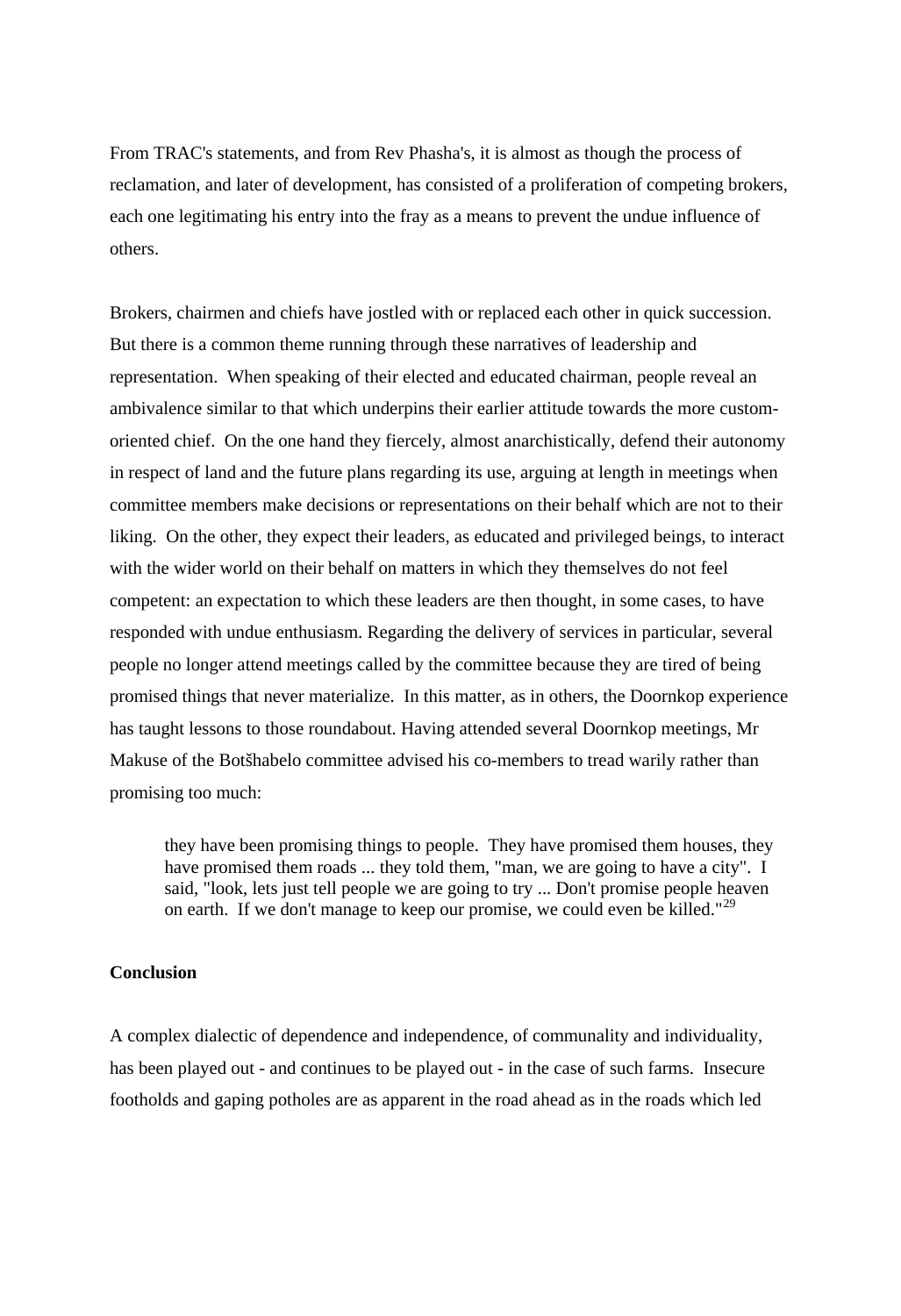back to Doornkop. There seem to be as many yawning gaps as there are overlaps between the knowledge and practice of developers and those developed.

Some workers at TRAC see the best prospects, interestingly, as lying in the individualisation of rights, because they think that the local Mpumalanga government will be likely to invest money in development only if these plots are unequivocally owned. The unpredictability of community veto stands as an obstacle to future development. Having burnt their fingers with Doornkop, they also prefer cases of redistribution to those of restitution, since these represent a challenge to the existing status quo, are less likely to lead to the restoration of former styles of patriarchal control and more likely to enable the entrenching of the rights of women, the poor, and other disadvantaged community members. And whatever the nature of the struggles in which they engage, they stress the need for unity between people with similar interests in gaining and in developing land. This is a view of communal action which owes something to the ideas about social movements which are now current in development circles (and in Escobar's work).

Farm owners and claimers, in contrast, remain at once thoroughly committed to the communal ownership model - because of the right it gives them to exclude illicit claimants while being sceptical of any broader collectivities. When, for example, they participated in a land-claim rally, this was seen in retrospect as a matter of having been hoodwinked by the NGO into participating, through promises of immediate success for their own specific land claim. Despite having fought to reclaim land through participation in such collectivities, then, they see their very involvement in these movements as having resulted, in part, from the actions of unscrupulous brokers.

The Restitution Commission on the other hand is committed, but for quite different reasons, to communal models of ownership. But whether these will be easier to implement in farms other than Doornkop remains to be seen.

On a quite different level, what lays a path into the future is the original injunction by the forefathers. Ancestral influence is an element of custom to which I have paid little attention, despite alluding to it early on. Ancestors (*badimo*) or forefathers (*makgolo*) provide a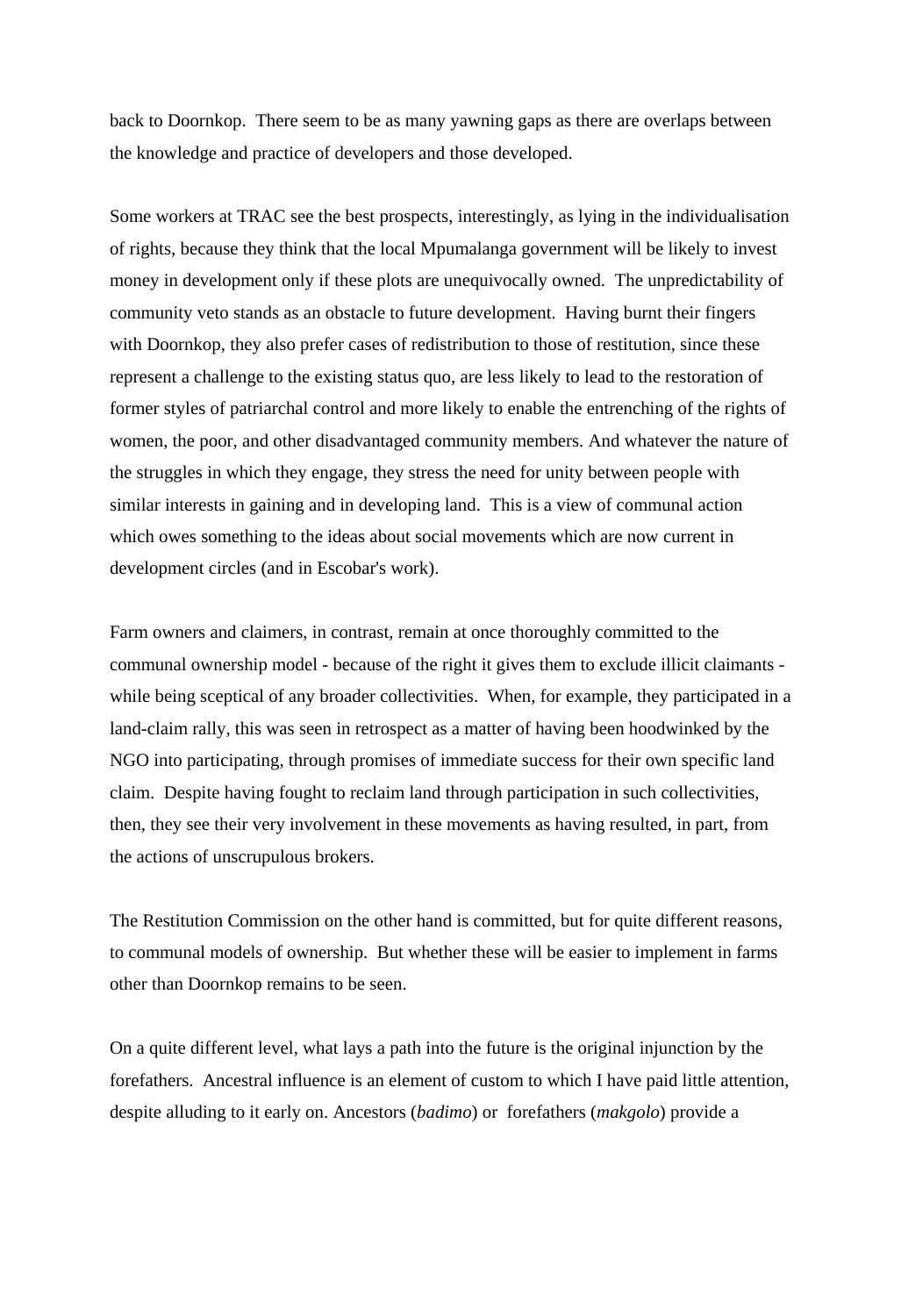compelling and legitimating motif which underpins virtually all discussion and disputation occurring in respect of this land, and others like it. NGOs and those on whose behalf they work; Christians and those whose Christianity has been moderated or obliterated by ancestor veneration; owners and tenants; civilizers and backward-lookers: all have drawn strength for their own specific sectarian visions of the future by invoking the image of the forefathers who are buried in the farm's graveyard, and by referring to the law of the farm which they laid down.

## **References**

Bernstein, Henry 1996 " South Africa's Agrarian Question: extreme and exceptional?" in The agrarian question in South Africa, special issue of *The Journal of Peasant Studies* 23(2/3)

Brown, Marj *et al* 1998 *Land restitution in South Africa: a long way home,* Cape Town, IDASA.

Chanock, Martin 1991 "Paradigms, policies and property: a review of the customary law of land tenure" in K Mann and R Roberts (eds.) *Law in Colonial Africa*, Portsmouth, Heinemann/Oxford, James Currey, pp.61-84.

Delius, Peter 1983 *The Land Belongs to Us: the Pedi polity, the Boers and the British in the Nineteenth-Century Transvaal*, Johannesburg, Ravan Press.

Desmond, Cosmas 1971, *The Discarded People,* Harmondsworth, Penguin.

Escobar, Arturo, 1995, *Encountering Development. The Making and Unmaking of the Third World*. Princeton, Princeton University Press.

\_\_\_\_\_1991 "Anthropology and the development encounter: the making and marketing of development anthropology" *American Ethnologist* 18(4):pp.68-82.

Gilfillan, D nd "Common-law and customary land-rights in the context of section 28 of the constitution", unpublished dissertation, University of Pretoria.

James, Deborah 2000 "After years in the wilderness": the discourse of land claims in the new South Africa" *Journal of Peasant Studies* 27(3) (in press)

\_\_\_\_\_ 1999 *Songs of the Women Migrants: performance and identity in South Africa,*  Edinburgh, Edinburgh University Press.

\_\_\_\_\_1983 *The Road from Doornkop: a case study of removals and resistance,*  Johannesburg, South African Institute of Race Relations.

*Land Update* No. 32, 34, 35, 1994.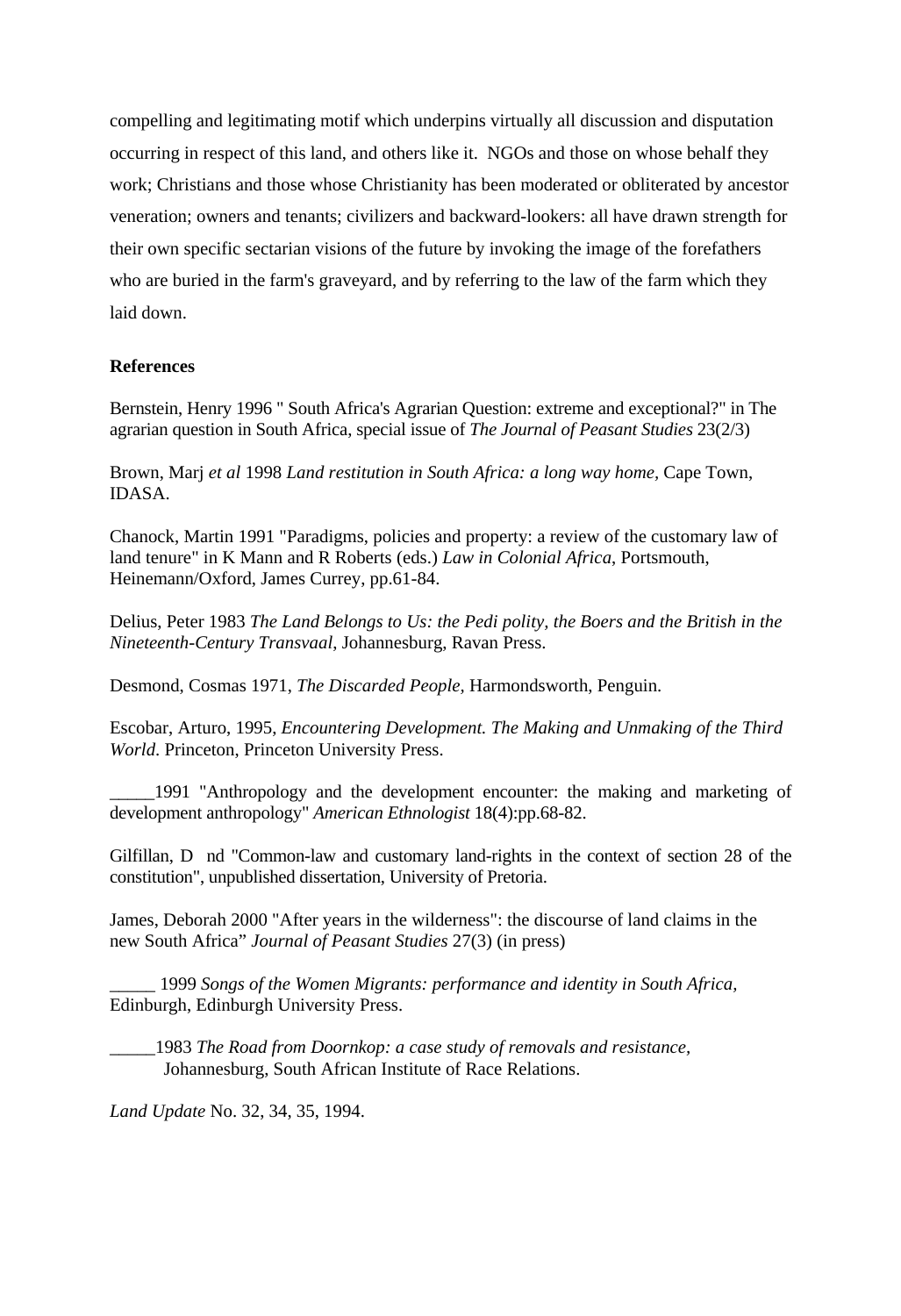Landau, Paul 1995 *The realm of the word: language, gender and Christianity in a South African kingdom*, Portsmouth, Heinemann/Oxford, James Currey.

Murray, Colin 1996 "Land Reform in the Eastern Free State: Policy Dilemmas and Political Conflicts" *Journal of Peasant Studies* 23(2/3) pp.209-244.

\_\_\_\_\_1992 *Black Mountain: land, class and power in the eastern Orange Free State 1880s-1980s*, Johannesburg, Witwatersrand University Press

Scoones, I and J Thompson, 1994 "Knowledge, power, and agriculture - towards a theoretical understanding" in I. Scoones and J. Thompson (eds), *Beyond Farmer First. Rural People's Knowledge, Agricultural Research and Extension Practice*. London, IT Publications.

*SAIRR Survey* 1994-5, Johannesburg, South African Institute of Race Relations.

SPP 1983 *Forced Removals in South Africa,* 5 volumes, Cape Town, Surplus People Project.

TRAC (Transvaal Rural Action Committee) 1992 *Botho sechabeng/A feeling of community*: *a description of forms of tenure in Transvaal rural communities*, compiled by Janet Small and Harald Winkler.

*TRAC Newsletter*, No.1, 1983; No.24, 1991; No.30, 1995.

Winberg, Marlene and Paul Weinberg 1996 *Back to the Land*, Johannesburg, The Porcupine Press.

<sup>1</sup> The financial assistance of the Centre for Science Development (Human Sciences Research Council, South Africa – now National Research Foundation (NRF)) towards this research is hereby acknowledged. I also acknowledge the contributions of the Oppenheimer Fund and Wolfson College, University of Oxford. Opinions expressed are those of the author alone. Thanks to Jeffrey and Hellen Nkadimeng for assistance in the field, and to David Coplan, Keith Hart, John Friedman, Sara Rich Dorman, William Beinart, Johnny Parry, Paul la Hausse, Isak Niehaus, Patrick Pearson, Robert Thornton, Linda Waldman, and participants in the Seminar on Anthropological Theory, London School of Economics; Anthropology Department Seminar, University of the Witwatersrand; African Studies Seminar, St Antony's College, University of Oxford; and African Studies Seminar, University of Cambridge, for comments on earlier versions.

 $2$  This farm is not the only Doornkop to have been confiscated during the apartheid regime and restituted in the new South Africa. Doornkop near Ventersdorp in the Transvaal was restored to its former owners in 1995. See report by Evidence wa ka Ngobeni in *The Mail and Guardian*, June 23, 1999: "Twenty years after the Doornkop community's land was given to white farmers, the commission on land restitution restored their ownership". 3 Letter from Rev Othniel Phasha,  $13<sup>th</sup>$  March 1992, in the file on Doornkop kept by Kalushi William Kalushi.

<sup>4</sup> In addition to TRAC in the Transvaal there were AFRA (Association for Rural Advancement) in Natal; ANCRA (Association for Northern Cape Rural Advancement) in Northern Cape; SCLC (Southern Cape Land Committee) in Southern Cape; BRC (Border Rural Committee), ECLC (Eastern Cape Land Committee) and TLSO (Transkei Land Service Organisation) in Eastern Cape; FSRC (Free State Rural Committee) in the Free